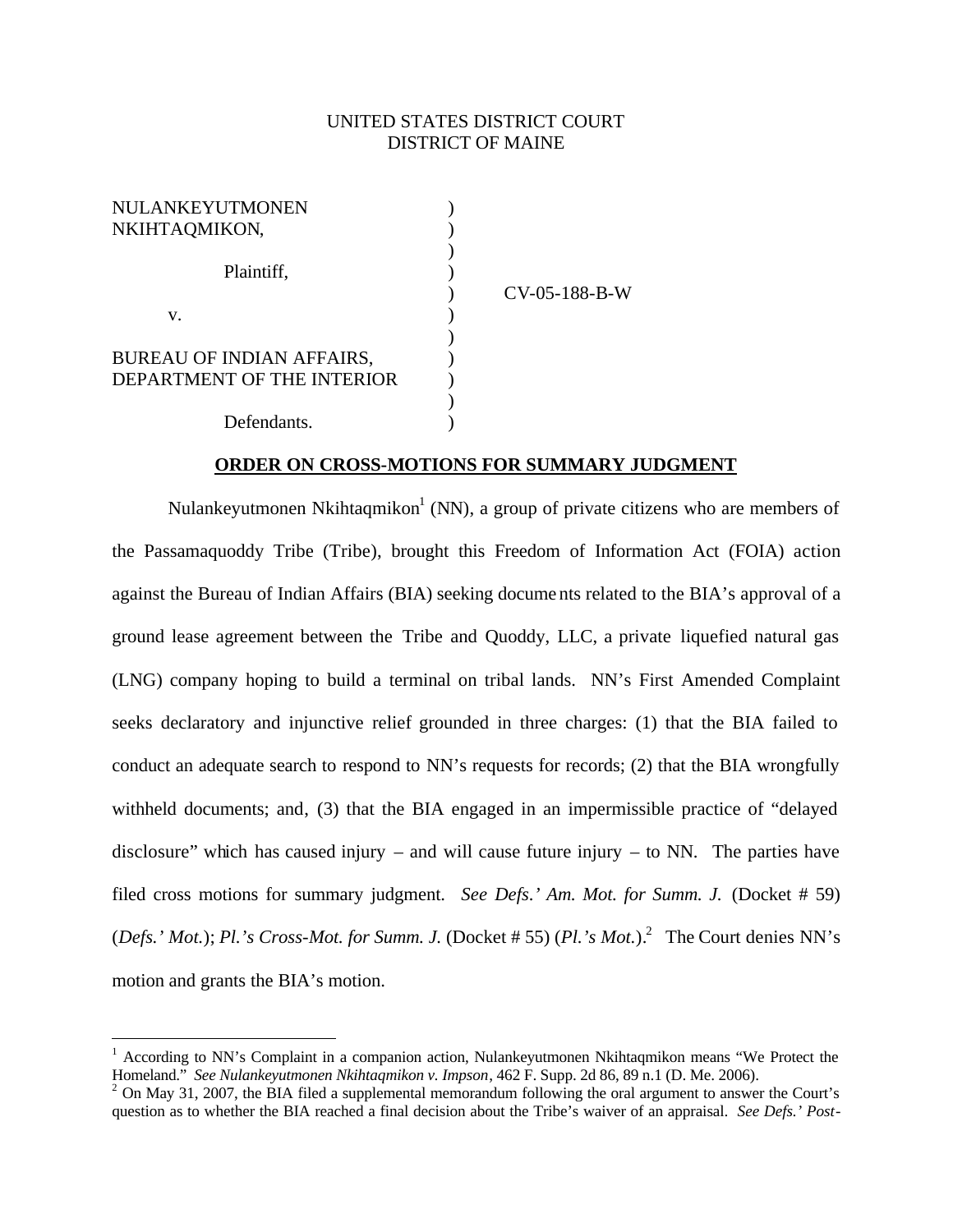#### **I. STATEMENT OF FACTS**

#### **A. NN's First FOIA Request – June 8, 2005**

The facts are largely undisputed.<sup>3</sup> On June 1, 2005, the BIA approved a ground lease agreement between the Tribe and Quoddy, LLC, which planned to construct an LNG facility on tribal land. The citizens who comprise NN are residents of the Pleasant Point Passamaquoddy Reservation and oppose its construction on tribal lands. NN faxed its first FOIA request to Suzanne Langan of the BIA on June 8, 2005, asking for documents related to the proposed lease of tribal land to Quoddy, LLC. The first request sought:

- 1. All documents in your possession and control concerning the proposed construction of a LNG facility by the group "Quoddy, LLC" in or around the Passamaquoddy Bay, Point Pleasant, Fundy Bay, Gleason Point, or Gleason Cove.
- 2. All documents concerning the proposed lease of tribal land by the Passamaquoddy Reservation at Point Pleasant to Quoddy, LLC.

This request includes, but is not limited to, reports, survey data, inter and intra-agency correspondence (both written and electronic), agency correspondence with the tribe and/or its members and with Quoddy, LLC (both written and electronic), maps, photographs, environmental studies, charts and graphs, and records of relevant phone calls, minutes of relevant meetings, and any other related documents.

On June 9, 2005, a representative for NN followed up by telephone with Ms. Langan, who

informed her that the only document responsive was the ground lease itself. NN already

possessed the lease.

*Argument Mem.* (Docket # 71). NN responded with a memorandum. *See Pl.'s Resp. to Defs.' Post-Argument Mem.* (Docket # 72). Although the Court views NN's filing as a response, not an objection, to the extent it may be construed as an objection, the Court overrules it.

<sup>&</sup>lt;sup>3</sup> On September 25, 2006, the Court issued two Orders on the Plaintiff's request for the Solicitor's Opinion. *Nulankeyutmen Nkihtaqmikon v. Bureau of Indians Affairs*, 453 F. Supp. 2d 193 (D. Me. 2006); *Nulankeyutmen Nkihtaqmikon v. Bureau of Indians Affairs*, 450 F. Supp. 2d 113 (D. Me. 2006). The Court's Order on a separate action in which the Plaintiff sought declaratory and injunctive relief provides further context. *See Nulankeyutmen Nkihtaqmikon v. Impson*, 462 F. Supp. 2d at 89.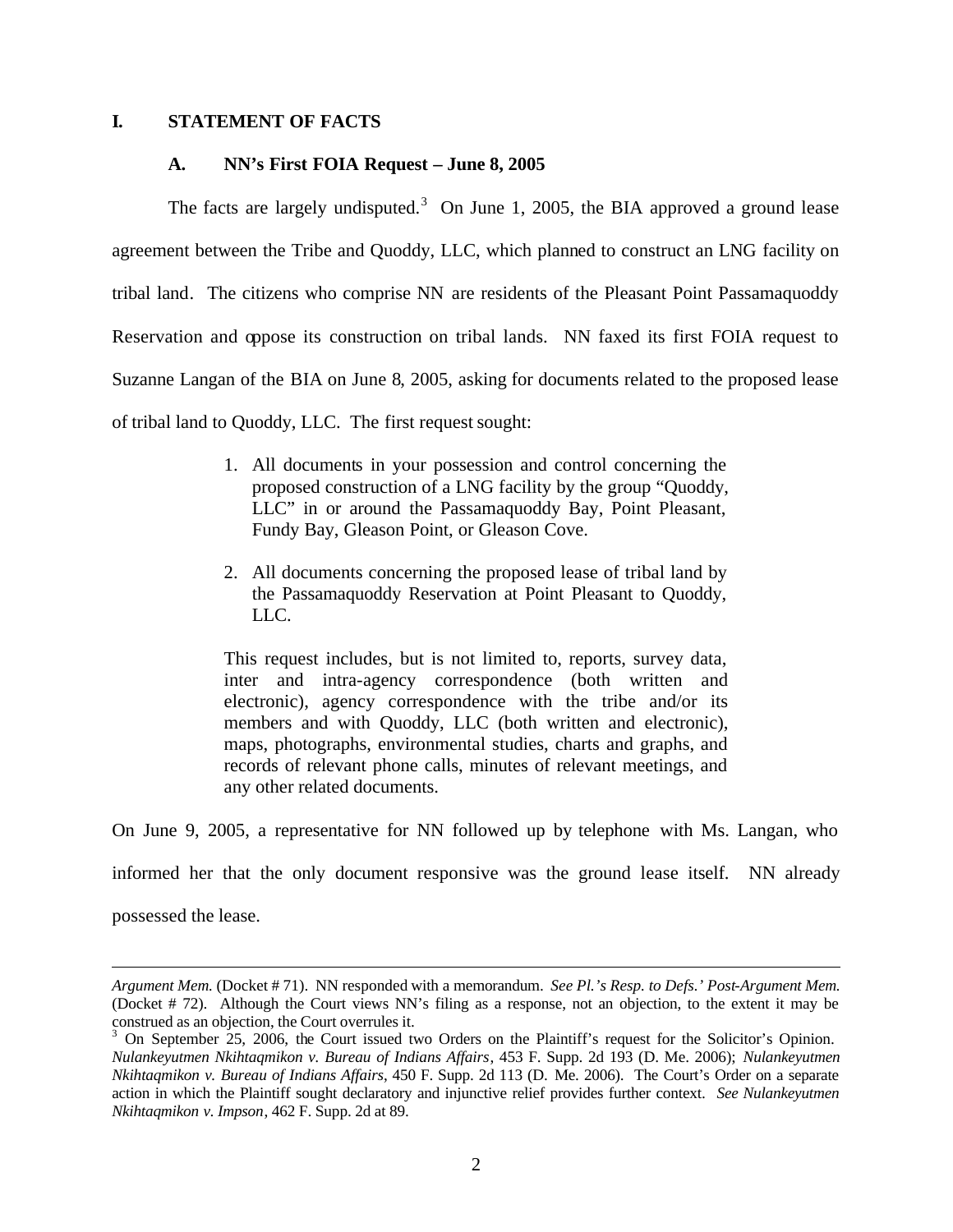#### **B. NN's Second FOIA Request – July 11, 2005**

On July 11, 2005, NN filed a second FOIA request with the BIA, with different language to reflect that the issue no longer involved a "proposal," because in the meantime, NN learned that the BIA had approved the lease agreement on June 1,  $2005.^4$  In that letter, NN made a more detailed request:

- 1. The environmental review documents, prepared either by BIA or the Sipayik Environmental Department, and any other environmental documents relied upon.
- 2. The Solicitor's Opinion regarding the decision to approve the lease.
- 3. Information regarding any appeal process that may be available for this decision through the BIA or the Department of Interior.
- 4. All documents in your possession and control concerning the decision of BIA to approve the ground lease between Passamaquoddy Reservation and Quoddy, LLC.

This request includes, but is not limited to, reports, survey data, inter and intra-agency correspondence (both written and electronic), agency correspondence with the tribe and/or its members and with Quoddy, LLC (both written and electronic), maps, photographs, environmental studies, charts and graphs, and records of relevant phone calls, minutes of relevant meetings, and any other related documents.

#### **C. The BIA's Response – August 5, 2005**

 $\overline{a}$ 

The BIA responded by letter dated August 5,  $2005<sup>5</sup>$  identifying and enclosing one

document responsive to NN's first item – a categorical exclusion checklist. With regard to the

<sup>&</sup>lt;sup>4</sup> The parties dispute whether this second request was meant to supersede NN's first request. The BIA treated it as superseding, *Defs.' Statement of Material Facts* ¶ 8 (Docket # 12) (DSMF), and did not formally respond to the first request, but NN maintains that the "information sought in the June 9, 2005 request remained relevant and should have been considered by the BIA when responding to the July 11, 2005 request." *Pl.'s Statement of Material Facts* ¶ 8 (Docket # 15) (PSMF). The Court concludes below that the BIA acted reasonably in construing the second request to supersede the first.

 $5$  The delay between the July 11 request and the August 5 response was compliant with the BIA's regulations relating to the timing of a response to a FOIA request. *See* 25 C.F.R. § 2.12 (providing 20 workdays for the Bureau to respond to a request).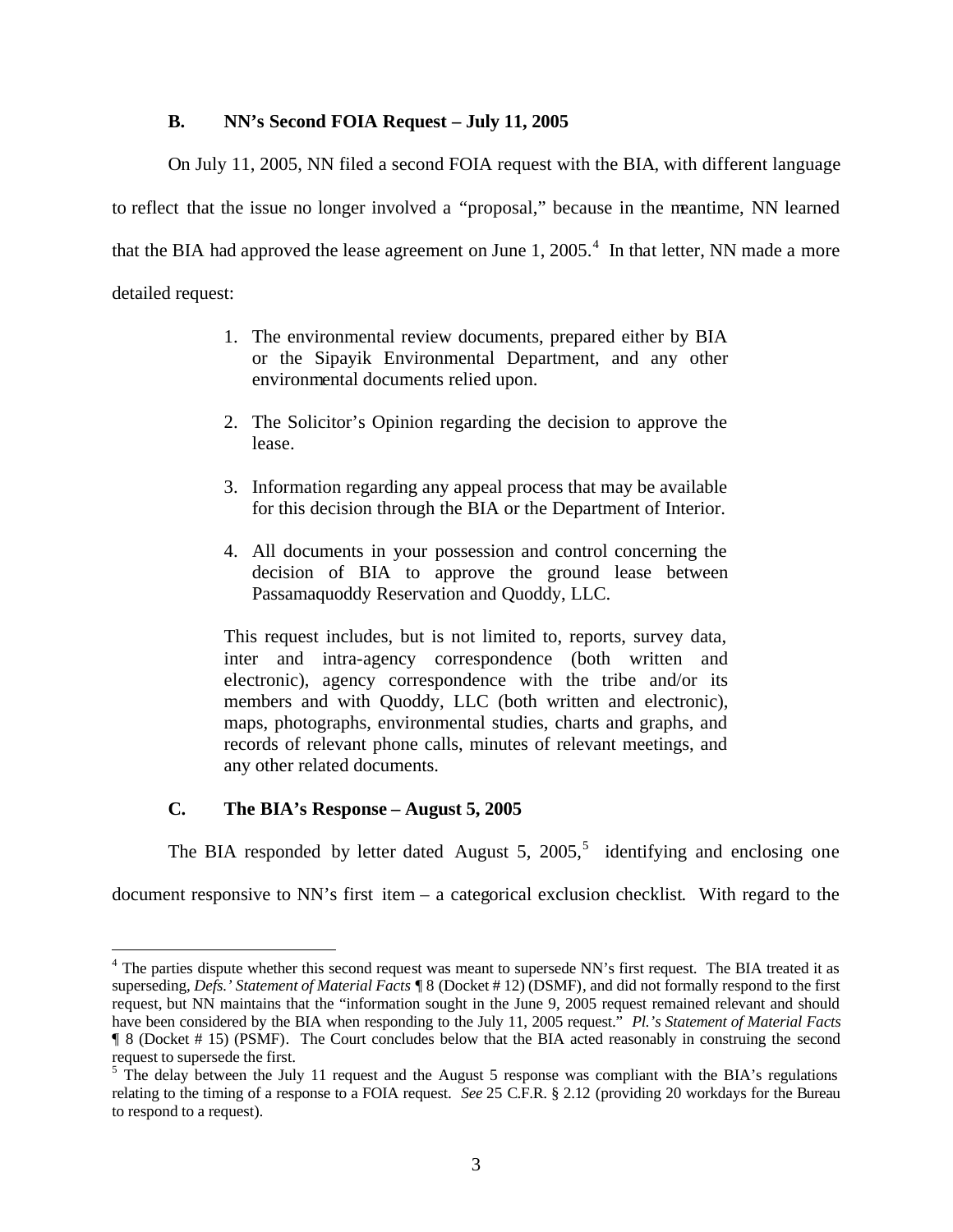second item, the BIA informed NN that it was withholding the Solicitor's Opinion pursuant to the FOIA exemption provided by 5 U.S.C. § 552(b)(5) (Exemption 5). The BIA claimed that the document "reflects the recommendations and advice of staff members, and was used to arrive at a final agency decision." For the third item, the BIA responded that it is "not required under FOIA to fulfill an 'information' request." Finally, the BIA concluded that the only document responsive to the fourth item was the ground lease itself. The BIA did not respond to the request contained in the unnumbered paragraph, which broadly defined the sorts of documents NN was seeking.

#### **D. NN's Appeal of September 1, 2005 and DOI's Ruling**

On September 1, 2005, NN appealed the BIA's decision to the Department of Interior (DOI), raising three main arguments. First, with respect to the BIA's refusal to disclose the Solicitor's Opinion, NN argued that Exemption 5 was inapplicable because "regardless of any intra-agency category, it was used as the basis for the BIA's final decision to approve the lease." Second, NN asserted the BIA was required under FOIA to "make reasonable efforts" to comply with its request for information regarding any appeal process available to NN. Third, with respect to the unnumbered paragraph, NN claimed that the BIA's response to its request did not "take into account the scope of the request."

DOI partially granted the appeal on October 6, 2005, but it failed to reach a decision about the applicability of Exemption 5. $<sup>6</sup>$  As to the other grounds for appeal, DOI required NN to</sup>

<sup>&</sup>lt;sup>6</sup> The BIA responded:

Regrettably, the Department is not able to reach a determination on the fifth issue in the appeal within the time limits set in the FOIA because of an extraordinarily large number of appeals pending in the Department ahead of yours, the need to fully review the issues you presented in your appeal on this matter, and other unforeseen circumstances. Therefore, you may seek judicial review under 5 U.S.C. §  $552(a)(4)(B)$ . However, we hope that you will delay filing a lawsuit so that the Department can thoroughly review this matter and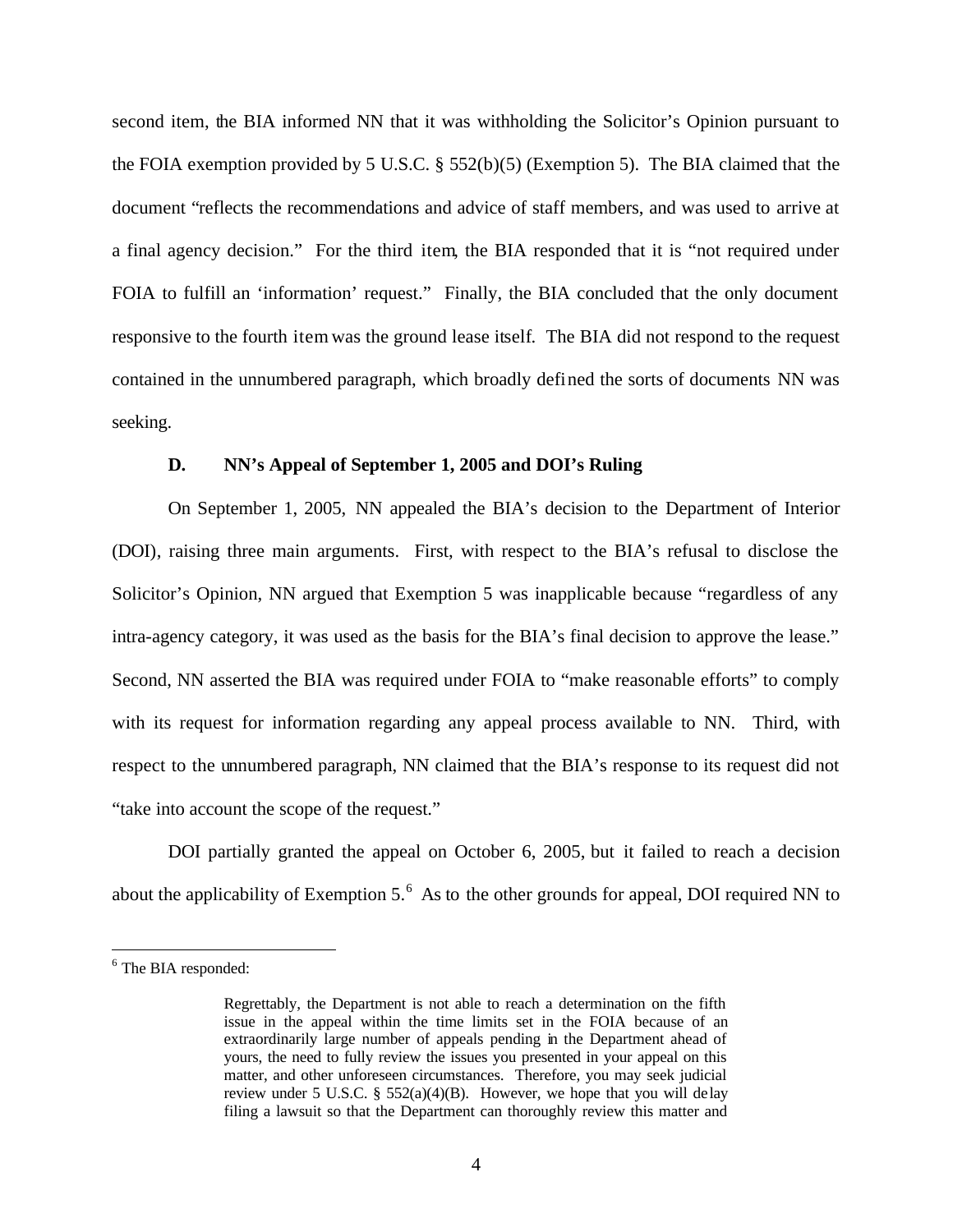"describe the requested records in enough detail to enable the employee familiar with the subject area of the request to locate the records with a reasonable amount of effort," and directed the BIA to determine whether it could locate the records with a "reasonable amount of effort." With regard to the third issue, because the BIA did not address NN's request in the unnumbered paragraph, the DOI remanded the issue to the BIA for reconsideration of that aspect of the request. DOI denied NN's appeal with respect to its request for "a relatively detailed justification, specifically identifying the reasons why a particular exemption is relevant and correlating those claims with the particular part of a withheld document to which they apply," because FOIA does not require an agency to create documents that do not exist.<sup>7</sup> DOI also agreed with NN that the BIA had failed to identify the amount of information contained within the Solicitor's Opinion, and remanded the case to the BIA.

#### **E. Remand to the BIA**

1

On remand, the BIA conducted a broader, supplemental search for documents over a three-week period and reported its findings to NN in a letter dated October 25, 2005. The BIA informed NN of the existence of two additional documents – agency correspondence with the Tribe – both of which the BIA redacted pursuant to FOIA Exemption 4. The BIA letter further informed NN that the Solicitor's Opinion, still withheld, was three pages long, and attached a copy of 25 C.F.R. § 162.113, which outlines the BIA's appeal process.

make a determination. We appreciate your patience and the Department will make every effort to reach a decision on the second issue in the appeal as soon as possible.

<sup>7</sup> DOI pointed out that NN was requesting a "Vaughn index," *see Vaughn v. Rosen*, 484 F.2d 820 (D.C. Cir. 1973), in which the agency correlates the withheld document with a specific FOIA exemption. The purpose of a Vaughn index is to allow the court to "effectively and efficiently" consider the factual nature of the disputed information. *Id*. at 826.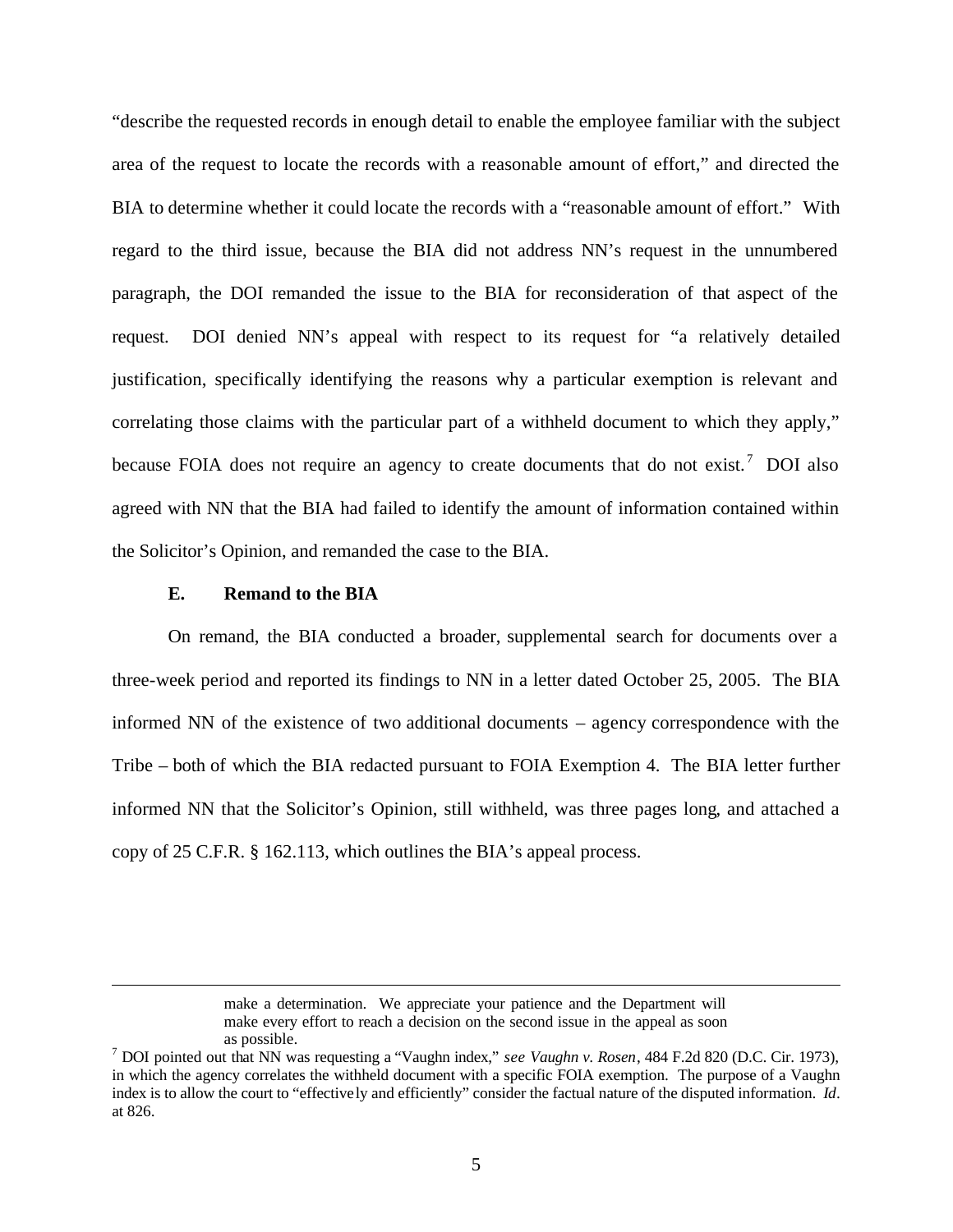#### **F. NN Files Suit**

Still dissatisfied, NN filed suit in federal court on December 6, 2005, requesting release of the Solicitor's Opinion.<sup>8</sup> Four months later, on April 6, 2006, the BIA voluntarily produced a full, unredacted version of the Solicitor's Opinion and on May 25, 2006, the BIA moved for summary judgment on mootness grounds, arguing that there no longer existed a case or controversy because NN now possessed the subject of the Complaint. Recognizing that NN had limited its cause of action to the Solicitor's Opinion because of the BIA's representation that that was the only document responsive to its FOIA request, the Court granted the BIA's motion, but allowed NN to amend its Complaint. *See Nulankeyutmonen Nkihtaqmikon*, 450 F. Supp. 2d at 115; 453 F. Supp. 2d at 204.

**G. NN's Third FOIA Request – May 12, 2006**

When NN received the Solicitor's Opinion, it found references to documents that appeared responsive to NN's FOIA request, but that the BIA itself had not yet disclosed. On May 12, 2006, NN sent a new FOIA request for these documents:

- 1. The letter sent to the BIA from the Tribe's expert in the field of natural gas plants, describing advice to the Tribe concerning the reasonableness of the lease agreement, as referenced in the Solicitor's Memorandum prepared by Horace G. Clark, dated May 26, 2005.
- 2. All documents relating to the above letter.
- 3. All documents in your possession and control relating to the Tribe's decision to approve the lease agreement and all documents relating to the Tribe's decision to waive an appraisal by the BIA.
- 4. All documents relating to the BIA's decision to approve the lease agreement, all documents relating to the BIA's decision to forego environmental analysis under NEPA, and all documents relating to the BIA's decision not to conduct an appraisal of fair annual rental for the leased land, including, but not limited to, the Memorandum of March 18, 2003, "Appraisal of Fair Annual Rental – Eastern Band of Cherokee Indians," as referenced in the Solicitor's Memorandum of May 26, 2005.

<sup>&</sup>lt;sup>8</sup> After NN filed suit, the DOI closed the appeal.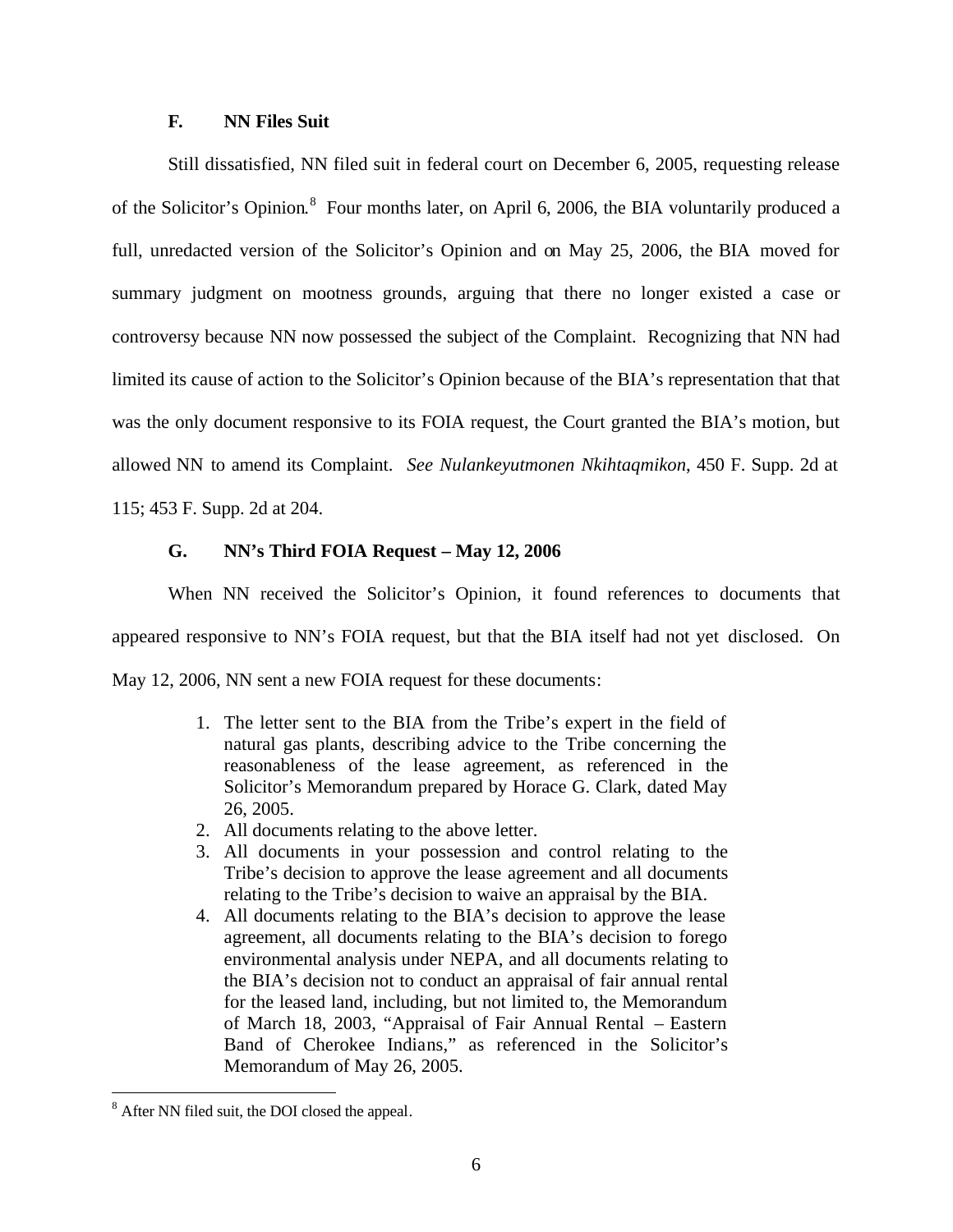This request includes, but is not limited to, reports, survey data, inter and intra-agency correspondence (both written and electronic), agency correspondence with the tribe and/or its members and with Quoddy Bay, LLC (both written and electronic), maps, photographs, environmental studies, charts and graphs, and records of relevant phone calls, minutes of relevant meetings, and any other related documents.

#### **H. The BIA Responds to the Third FOIA Request**

On June 8, 2006, the BIA responded to NN's third FOIA request by releasing two additional documents: (1) the tribal resolution authorizing the Quoddy lease; and, (2) a categorical exclusion checklist. The BIA also identified eleven withheld documents, citing FOIA exemptions. Included was the letter the Tribe's natural gas expert sent the BIA. The BIA claimed the letter was protected from disclosure under FOIA Exemption 4, as "trade secrets and commercial or financial information obtained from a person that is privileged or confidential." The BIA identified and withheld nine documents responsive to NN's fourth numbered request, citing FOIA Exemption 5 because "they reflect the personal opinions, recommendations, and advice of staff members, and were used to arrive at a final agency decision." In addition, the BIA identified a 25-page draft environmental study, which it also withheld under Exemption 5.

#### **I. NN's Provisional Appeal and DOI Response**

In light of these revelations, NN filed a notice of provisional appeal of the BIA's June 8 response. On September 14, 2006, DOI responded, addressing a total of 20 disputed documents. First, it released 14 documents in part or in full. Next, DOI corrected the BIA's response, noting that the BIA actually withheld 19 documents under Exemption 5, not ten documents as the BIA had indicated. Addressing the propriety of the BIA's use of Exemption 4 to withhold the letter from the Tribe's expert, DOI noted that, while the Tribe orally objected to the disclosure of the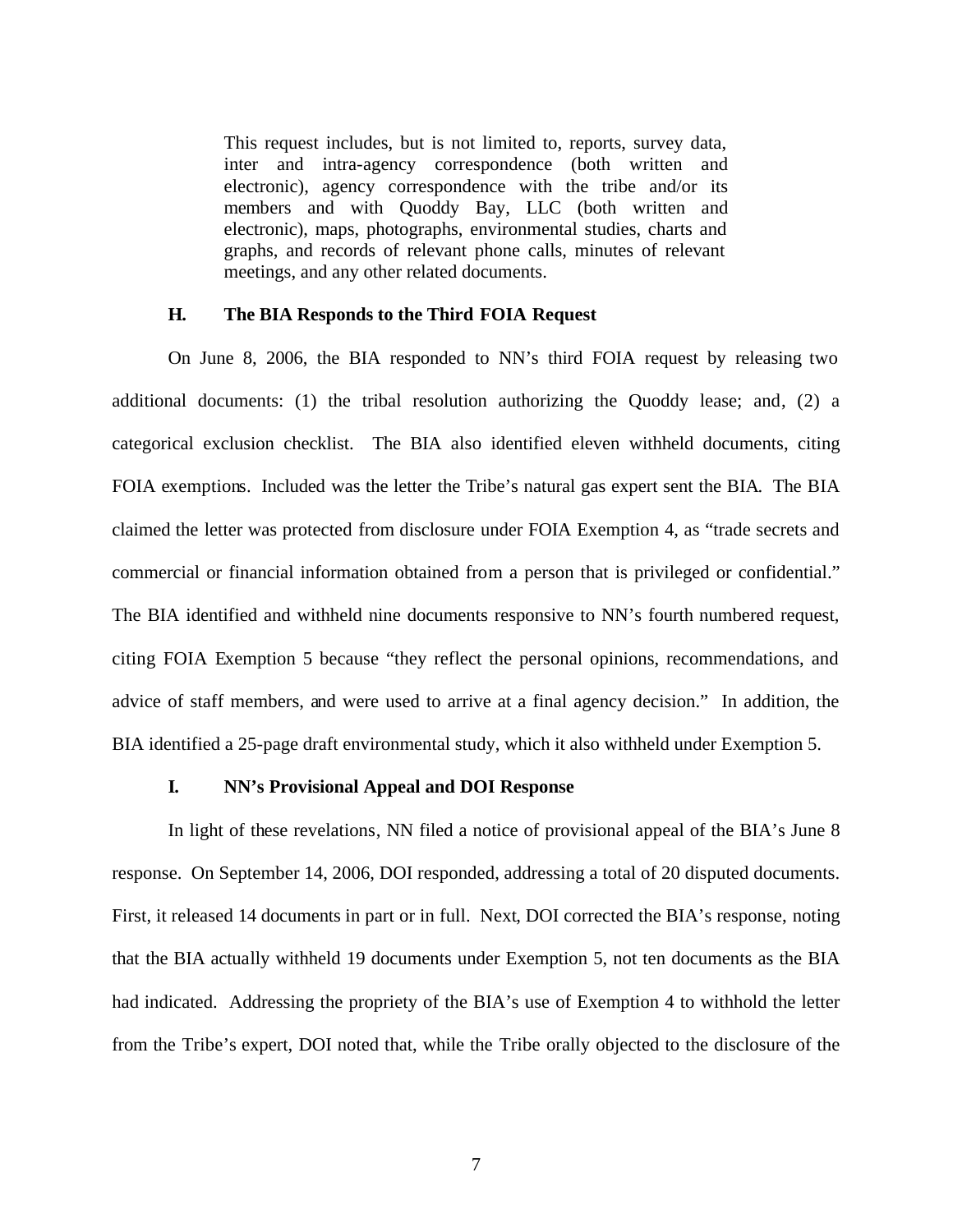document, the BIA regulations require the Tribe to file a "detailed written statement." Without such a statement in the record, DOI was unable to rule on the applicability of Exemption 4.

DOI then turned to the applicability of Exemption 5, for "inter-agency or intra-agency memorandums or letters," to two documents created by the Tribe: tribal correspondence and a 25-page draft environmental study. Because the Tribe was not a consultant working on behalf of DOI at the time of the communications, Exemption 5 did not justify withholding of these documents. However, consistent with its regulations, DOI again offered the Tribe an opportunity to provide alternative grounds for withholding the documents through a detailed written statement. *See* 43 C.F.R. § 2.23(e). DOI applied the same analysis to two pages of documents created by Quoddy, LLC, giving it an opportunity to object to the disclosure.<sup>9</sup>

As for the other 17 documents the BIA withheld, DOI concluded that Exemption 5 applied as "inter-agency or intra-agency communications" subject to privilege. For 13 of the 17 documents, the DOI concluded that the deliberative privilege applied because they were created before the BIA made its decision as to the approval of the lease. However, because some of the information in 11 of the 13 documents was factual in nature, DOI ordered redactions when released to NN. The other two documents contained no factual material, and DOI ordered them withheld in their entirety.

In addition, DOI invoked the attorney-client privilege for certain documents, to the extent that four documents contain "confidential communications from Departmental employees to or from attorneys in the Office of the Solicitor related to legal matters for which they sought professional legal services and the documents encompass opinions given by the attorneys to their clients based on client-supplied facts." Finally, DOI invoked FOIA Exemption 6 ("personnel

<sup>&</sup>lt;sup>9</sup> Neither the Tribe nor Quoddy Bay submitted any objection to the disclosure of these documents, so DOI released them in their entirety to NN by letter dated September 21, 2006.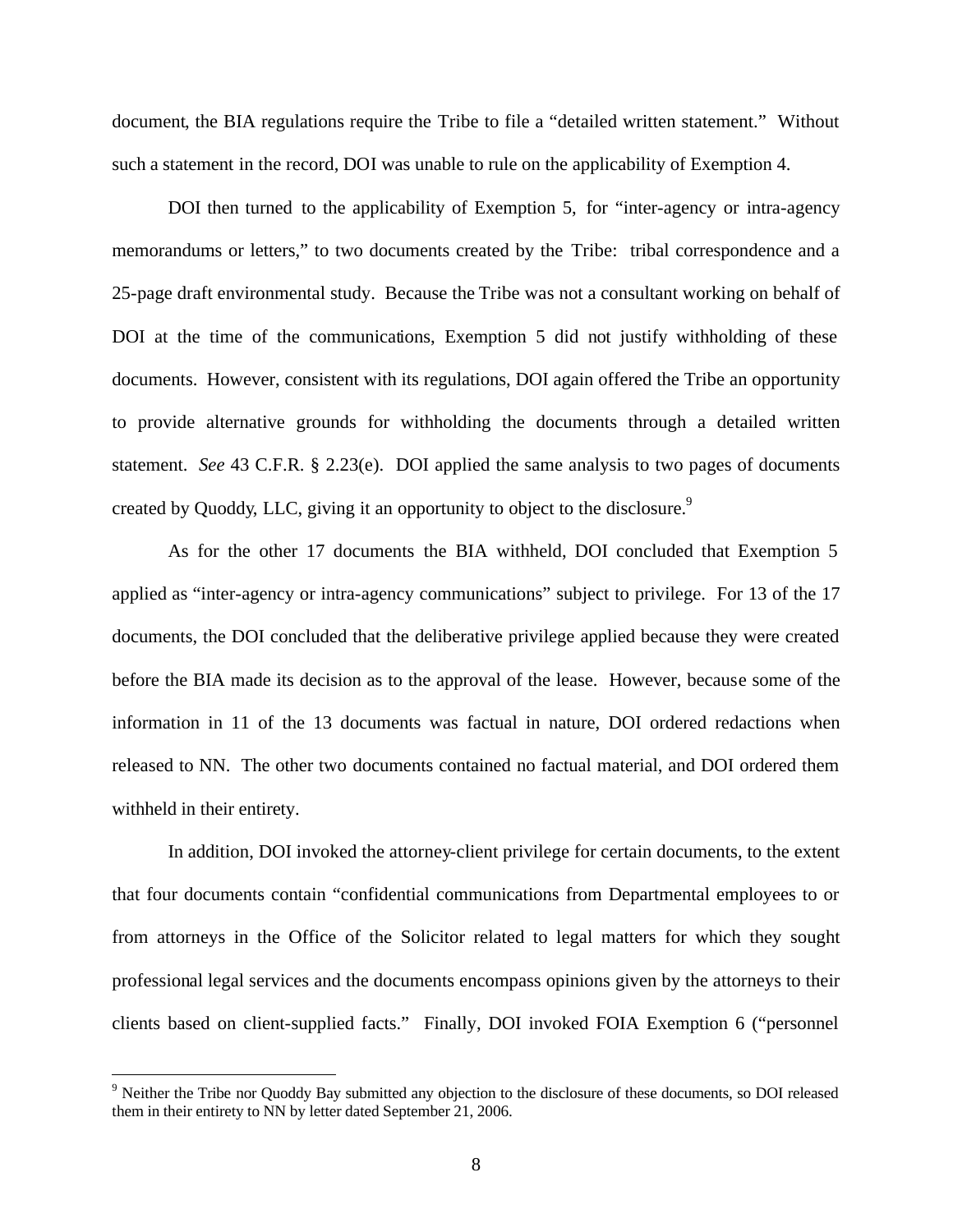and medical files and similar files the disclosure of which would constitute a clearly unwarranted invasion of personal privacy"), and redacted personal, non-governmental email addresses from the disclosed documents.

In sum, DOI concluded that two documents contained no protected information – a threepage memo regarding an inter-agency meeting and an eight-page inter-agency correspondence regarding the lease – and attached them to its letter to NN. With respect to the remaining documents, two did not "contain any factual information that can be segregated" and were withheld in their entirety. Finally, the DOI released eleven redacted documents.

#### **II. STANDARDS**

#### **A. Summary Judgment Standard**

Summary judgment is appropriate when "the pleadings, depositions, answers to interrogatories, and admissions on file, together with the affidavits, if any, show that there is no genuine issue as to any material fact and that the moving party is entitled to a judgment as a matter of law." FED. R. CIV. P. 56(c). A fact is "material" if it has the "'potential to affect the outcome of the suit under the applicable law.'" *Santiago-Ramos v. Centennial P.R. Wireless Corp.*, 217 F.3d 46, 52 (1st Cir. 2000) (quoting *Sanchez v. Alvarado*, 101 F.3d 223, 227 (1st Cir. 1996)). For an issue to be "genuine," the evidence relevant to the issue, viewed in the light most flattering to the nonmoving party, must be "sufficiently open-ended to permit a rational factfinder to resolve the issue in favor of either side." *Nat'l Amusements, Inc. v. Town of Dedham*, 43 F.3d 731, 735 (1st Cir. 1995) (citing *Anderson v. Liberty Lobby, Inc.*, 477 U.S. 242, 250 (1986)). "[C]onclusory allegations, improbable inferences, and unsupported speculation," are insufficient to establish a genuine dispute of fact. *Medina-Munoz v. R.J. Reynolds Tobacco Co.*, 896 F.2d 5, 8 (1st Cir. 1990). Rather, "[t]he evidence illustrating the factual controversy . . .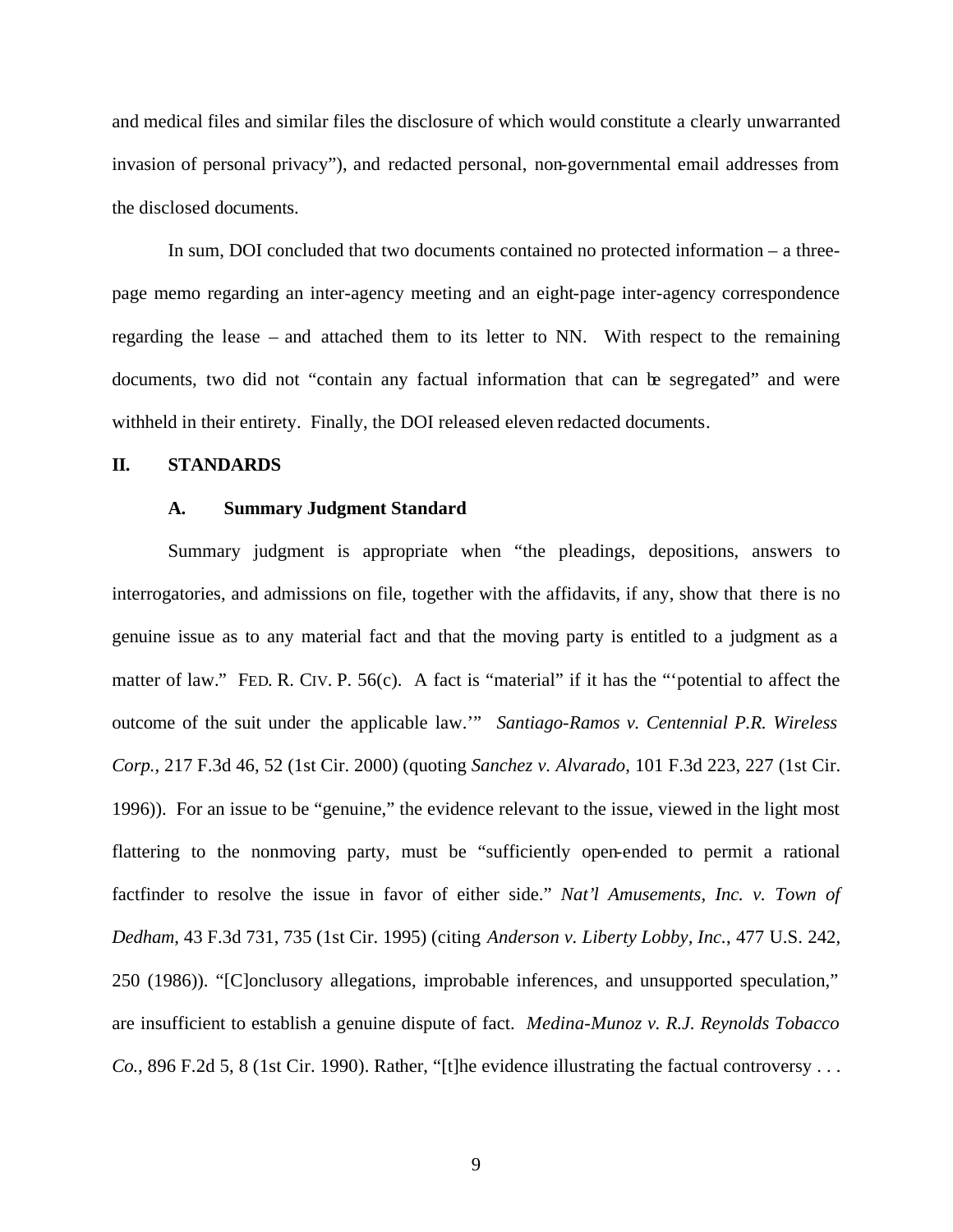must have substance in the sense that it limns differing versions of the truth which a factfinder must resolve . . . ." *Mack v. Great Atl. & Pac. Tea Co., Inc.*, 871 F.2d 179, 181 (1st. Cir. 1989) (citing *Hahn v. Sargent*, 523 F.2d 461, 464 (1st Cir. 1975)).

When there are cross motions for summary judgment, the court must "determine whether either of the parties deserves judgment as a matter of law on facts that are not disputed." *Littlefield v. Acadia Ins. Co.*, 392 F.3d 1, 6 (1st Cir. 2004) (citing *Barnes v. Fleet Nat'l Bank, N.A.*, 370 F.3d 164, 170 (1st Cir. 2004). "The court must rule on each party's motion on an individual and separate basis, determining, for each side, whether a judgment may be entered in accordance with the Rule 56 standard." *Bienkowski v. Northeastern Univ.*, 285 F.3d 138, 140 (1st Cir. 2002) (quoting 10A CHARLES ALAN WRIGHT, ARTHUR R. MILLER & MARY KAY KANE, FEDERAL PRACTICE & PROCEDURE § 2720).

#### **B. FOIA Standard**

"The FOIA was intended to expose the operations of federal agencies 'to the light of public scrutiny.'" *Carpenter v. United States Dep't of Justice*, 470 F.3d 434, 437 (1st Cir. 2006) (quoting *Dep't of the Air Force v. Rose*, 425 U.S. 352, 372 (1976)). FOIA directs federal agencies to provide public access to their records, unless the materials fall into one of the exemptions in the Act. *See* 5 U.S.C. § 552(a)(3). "The government bears the burden of demonstrating the applicability of a claimed exemption . . . and the district court must determine *de novo* whether the queried agency has met this burden . . . ." *Church of Scientology Int'l v. United States Dep't of Justice*, 30 F.3d 224, 228 (1st Cir. 1994) (citations omitted). "The nine FOIA exemptions are to be construed narrowly, with any doubts resolved in favor of disclosure." *Carpenter*, 470 F.3d at 438. While the FOIA request must reasonably describe the records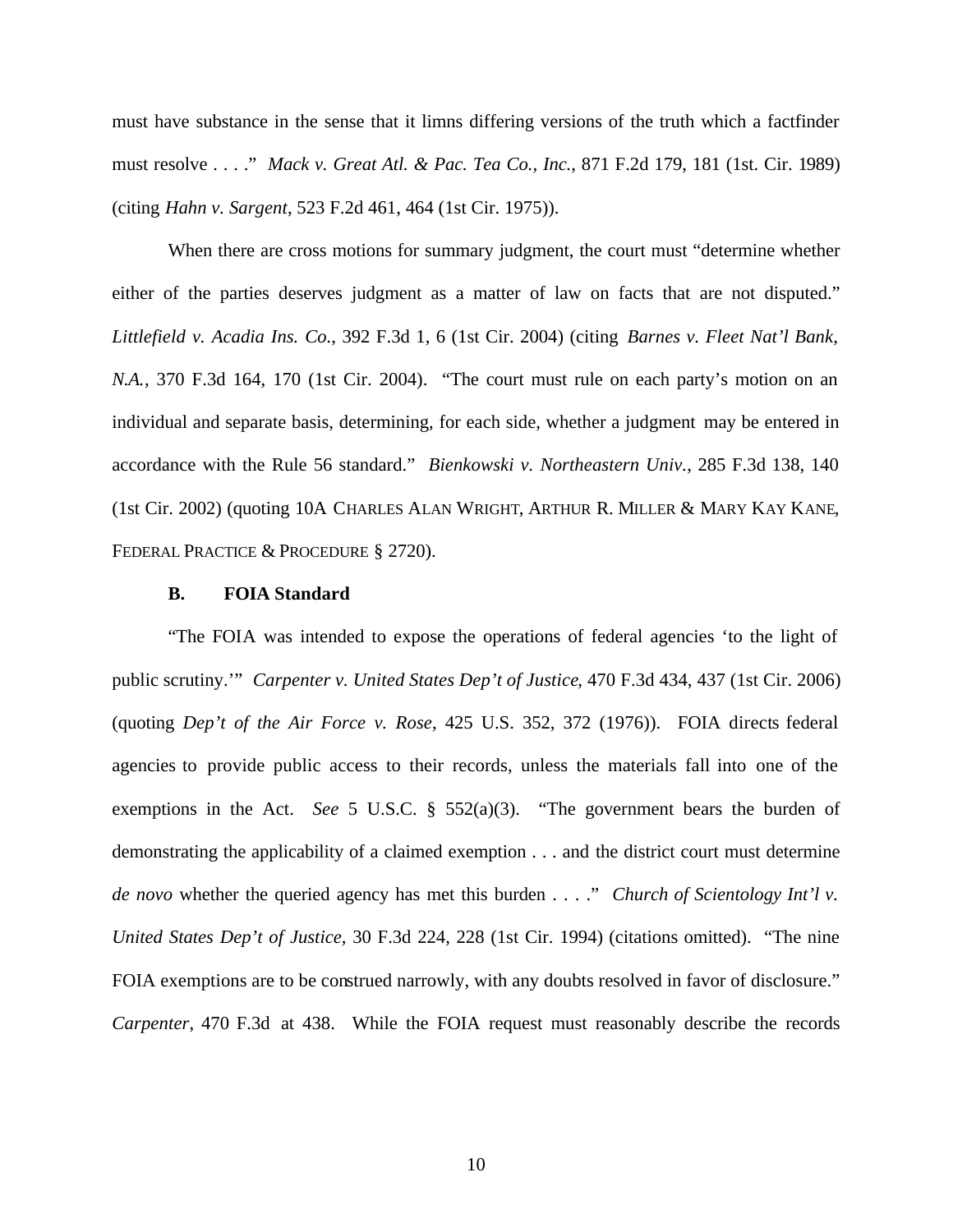sought, the "agency also has a duty to construe a FOIA request liberally." *Nation Magazine v.* 

*United States Customs Serv.*, 71 F.3d 885, 890 (D.C. Cir. 1995).

The Court makes "*de novo* determinations as to the validity of the asserted exemptions."

*Id.* The standard is as follows:

To determine whether a court should grant summary judgment under the FOIA, the court must see if the undisputed material facts, as shown by exhibits, affidavits, and/or the Vaughn index, show (1) that the agency conducted a reasonable search for responsive records, and (2) that each document has been produced, is identifiable, or is exempt from disclosure. . . . Therefore, the defendant agency has the burden of justifying the withholding of requested documents and demonstrating that it conducted a reasonable search for the requested information.

*Wilderness Soc'y v. United States Dep't of Interior*, 344 F. Supp. 2d 1, 10 (D.D.C. 2004) (citations omitted).

#### **III. DISCUSSION**

#### **A. Wrongful Withholding of Documents**

To assist the court, it is common practice for the agency to provide a so-called "Vaughn index," named after the seminal case *Vaughn v. Rosen*, 484 F.2d 820 (D.C. Cir. 1973). A Vaughn index "requires a correlation of the information that an agency decides to withhold with the particular FOIA exemption and the agency's justification for withholding." *Maine v. United States Dep't of Interior*, 298 F.3d 60, 65 (1st Cir. 2002).

On November 22, 2006, the BIA provided the Court with a Vaughn index, outlining the documents responsive to NN's FOIA requests and the status of each document (released in full, redacted, or withheld). For the redacted or withheld documents, the BIA has set forth the exemptions it contends justify the withholding. The BIA has identified twenty documents responsive to NN's FOIA request of May 12, 2006. Four documents  $-1$ , 6, 13, and 15 – have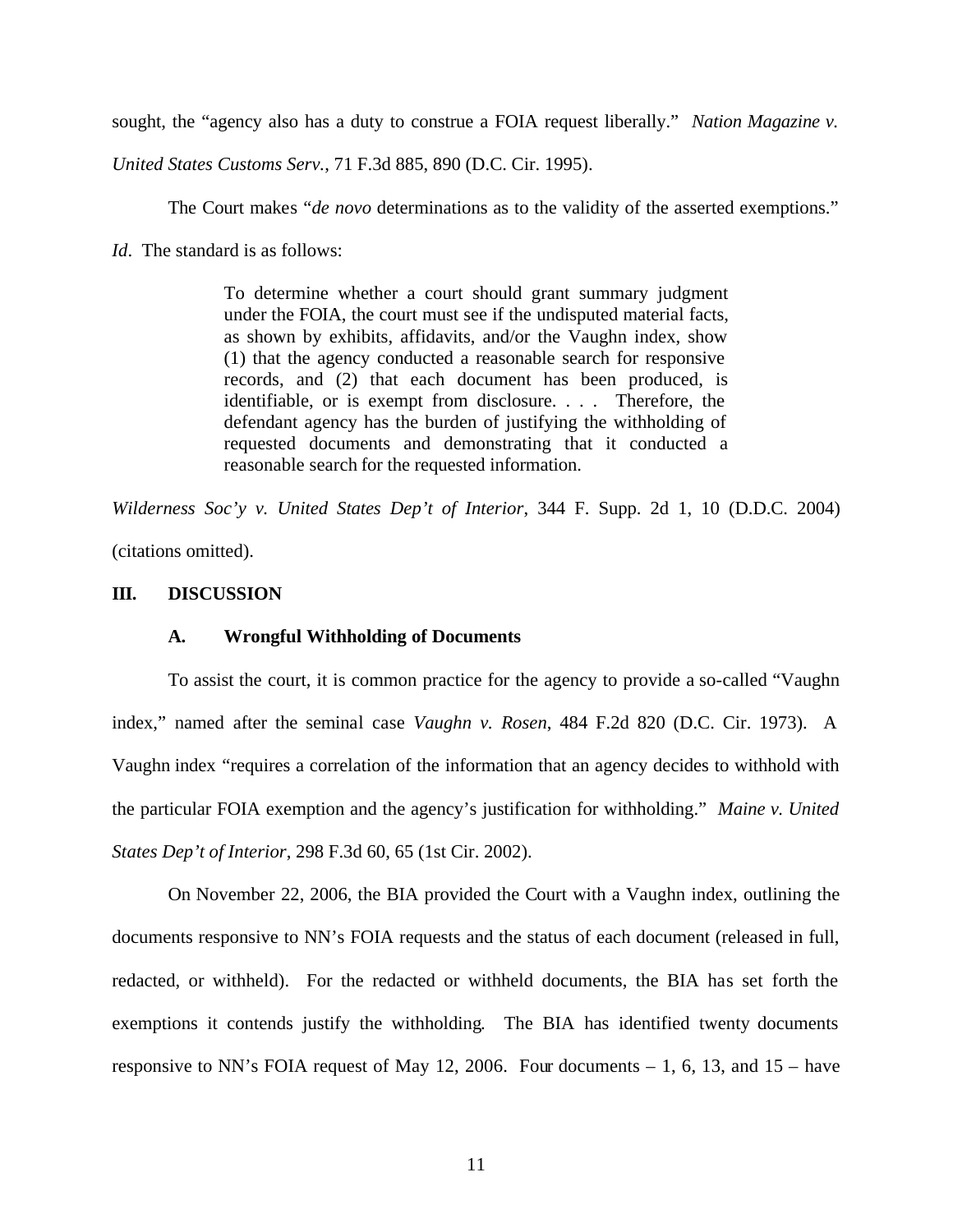been released in their entirety. With respect to the remaining sixteen, the BIA has either withheld them or released a redacted version. In its Vaughn index, the BIA has broken the twenty documents into five categories.

#### **1. Exemption 5**

FOIA Exemption 5 is contained in 5 U.S.C. § 552(b)(5), and provides that an agency need not provide public access to "inter-agency or intra-agency memorandums or letters which would not be available by law to a party other than an agency in litigation with the agency." 5 U.S.C. § 552(b)(5). Incorporated within FOIA Exemption 5 are certain "civil discovery privileges," including the deliberative process privilege and the attorney-client privilege. *See United States Dep't of Interior v. Klamath Water Users Protective Ass'n*, 532 U.S. 1, 8 (2001); *Judicial Watch, Inc. v. FDA*, 449 F.3d 141, 151 (D.C. Cir. 2006).

#### **2. Deliberative Process Privilege**

The BIA has claimed the deliberative process privilege with respect to sixteen withheld or redacted records. The purpose of the deliberative process privilege is to "shield from public disclosure confidential inter-agency memoranda on matters of law or policy." *Texaco P.R., Inc. v. Dep't of Consumer Affairs*, 60 F.3d 867, 884 (1st Cir. 1995) (citation omitted). As its name suggests, the privilege is designed to protect not only deliberative material, but also the quality of the deliberative process and agency decisions. *See Judicial Watch*, 449 F.3d at 151; *Horowitz v. Peace Corps*, 428 F.3d 271, 276 (D.C. Cir. 2005). In so doing, the privilege "encourages frank and open discussions of ideas, and, hence, improves the decisionmaking process." *National Wildlife Fed'n v. United States Forest Serv.*, 861 F.2d 1114, 1117 (9th Cir. 1988); *see also Judicial Watch*, 449 F.3d at 151 ("[T]he quality of administrative decision-making would be seriously undermined if agencies were forced to operate in a fishbowl because the full and frank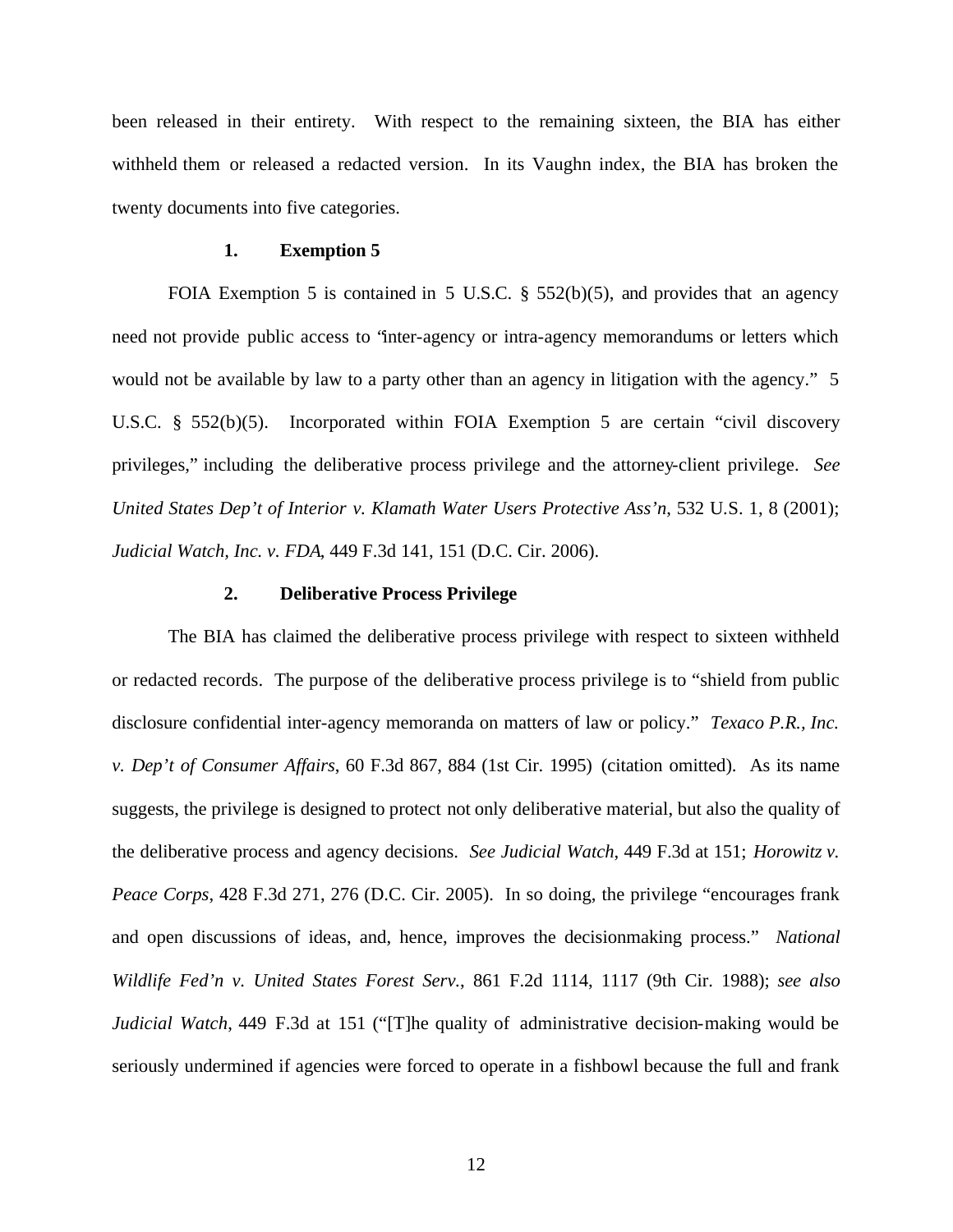exchange of ideas on legal or policy matters would be impossible.") (citation and internal quotation marks omitted); *Carter v. United States Dep't of Commerce*, 307 F.3d 1084, 1089 (9th Cir. 2002) ("The purpose of this privilege is to allow agencies freely to explore possibilities, engage in internal debates, or play devil's advocate without fear of public scrutiny."). Indeed, as the Supreme Court has noted, "[i]t would be impossible to have any frank discussions of legal or policy matters in writing if all such writings were to be subjected to public scrutiny." *EPA v. Mink*, 410 U.S. 73, 87 (1972).

The First Circuit has identified three ways the privilege performs this safeguarding function:

> It serves to assure that subordinates within an agency will feel free to provide the decisionmaker with their uninhibited opinions and recommendations without fear of later being subject to public ridicule or criticism; to protect against premature disclosure of proposed policies before they have been finally formulated or adopted; and to protect against confusing the issues and misleading the public by dissemination of documents suggesting reasons and rationales for a course of action which were not in fact the ultimate reasons for the agency's action.

*Providence Journal Co. v. United States Dep't of Army*, 981 F.2d 552, 557 (1st Cir. 1992) (citation omitted). However, "[b]ecause the deliberative process privilege is restricted to the intra-governmental exchange of thoughts that actively contribute to the agency's decisionmaking process, factual statements or post-decisional documents explaining or justifying a decision already made are not shielded." *Texaco*, 60 F.3d at 884-885.

To qualify for the deliberative process privilege, "a document must be (1) predecisional, that is, 'antecedent to the adoption of agency policy,' and (2) deliberative, that is, actually 'related to the process by which policies are formulated.'" *Texaco*, 60 F.3d at 884 (quoting *National Wildlife Fed'n v. United States Forest Serv.*, 861 F.2d at 1117); *see also Judicial*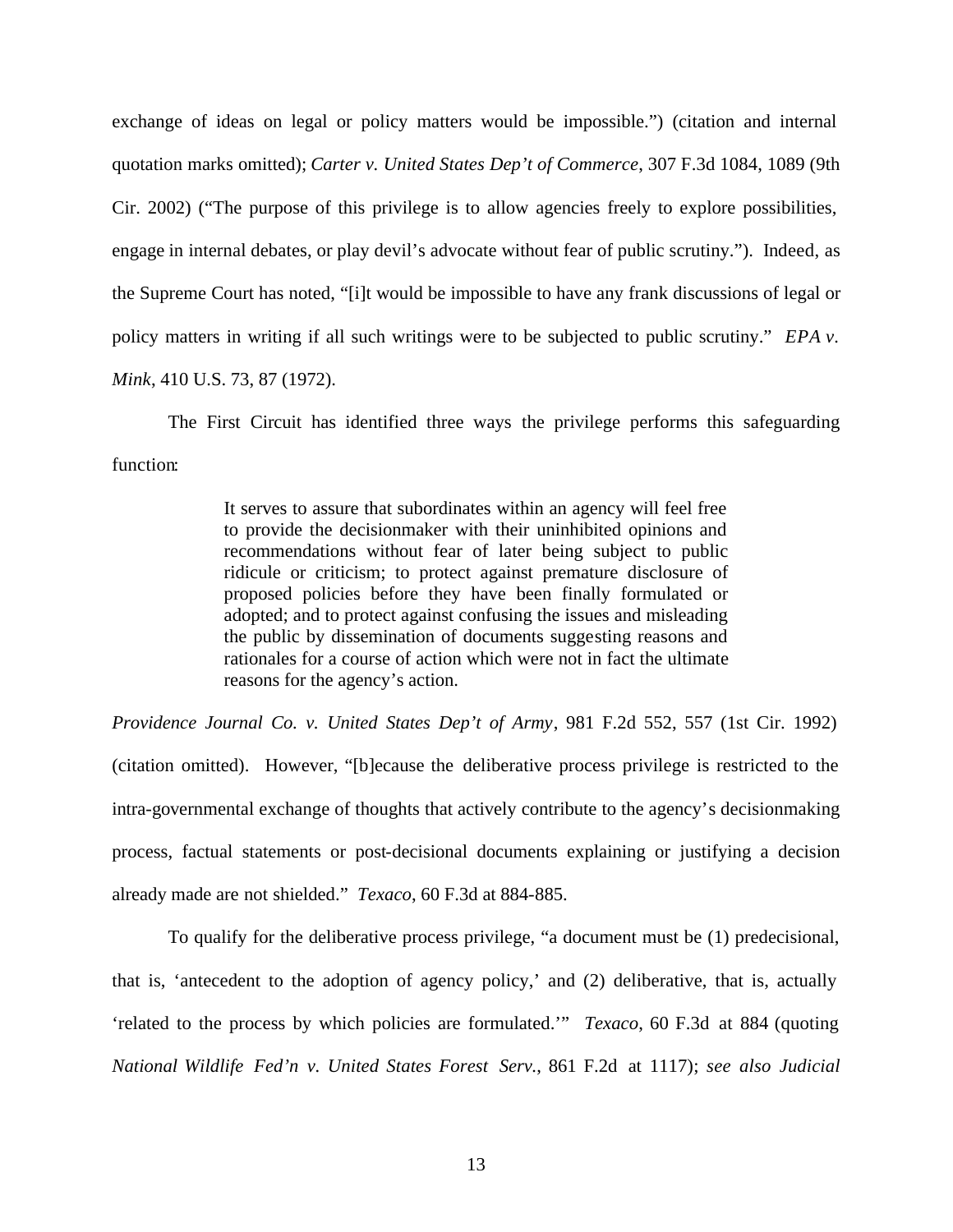*Watch*, 449 F.3d at 151 ("The deliberative process privilege protects agency documents that are both predecisional and deliberative."). To show that the document is predecisional, the agency must "(i) pinpoint the specific agency decision to which the document correlates . . . (ii) establish that its author prepared the document for the purpose of assisting the agency official charged with making the agency decision . . . and (iii) verify that the document precedes, in temporal sequence, the decision to which it relates." *Providence Journal*, 981 F.2d at 557 (internal citations and quotation marks omitted). "A predecisional document will qualify as 'deliberative' provided it (i) formed an essential link in a specified consultative process, (ii) reflects the personal opinions of the writer rather than the policy of the agency, and (iii) if released, would inaccurately reflect or prematurely disclose the views of the agency." *Id.* at 559. Finally, "[a]n agency may withhold non-exempt information only if it is so interspersed with exempt material that separation by the agency, and policing of this by the courts would impose an inordinate burden." *Church of Scientology*, 30 F.3d at 228 (citation and internal quotation marks omitted).

NN claims that a number of the documents "do not identify a specific, final agency decision . . . ." Further, NN has clarified that it views "June 1, 2005 [as] the critical date for all Category I documents." *Pl.'s Resp. to Defs.' Post-Argument Mem.* at 1 (Docket # 72) (emphasis in original). NN contends that June 1, 2005 was the date the BIA waived the land appraisal, approved the ground lease, concluded that it would be a Cooperating Agency for the environmental impact statement (EIS) development through the Federal Energy Regulatory Commission (FERC), decided to conduct its own environmental review of the lease, and reached decisions regarding litigation strategy. *Id.* at 2-3. If June 1, 2005 is the "critical date," many documents could not be pre-decisional, because they post-date June 1.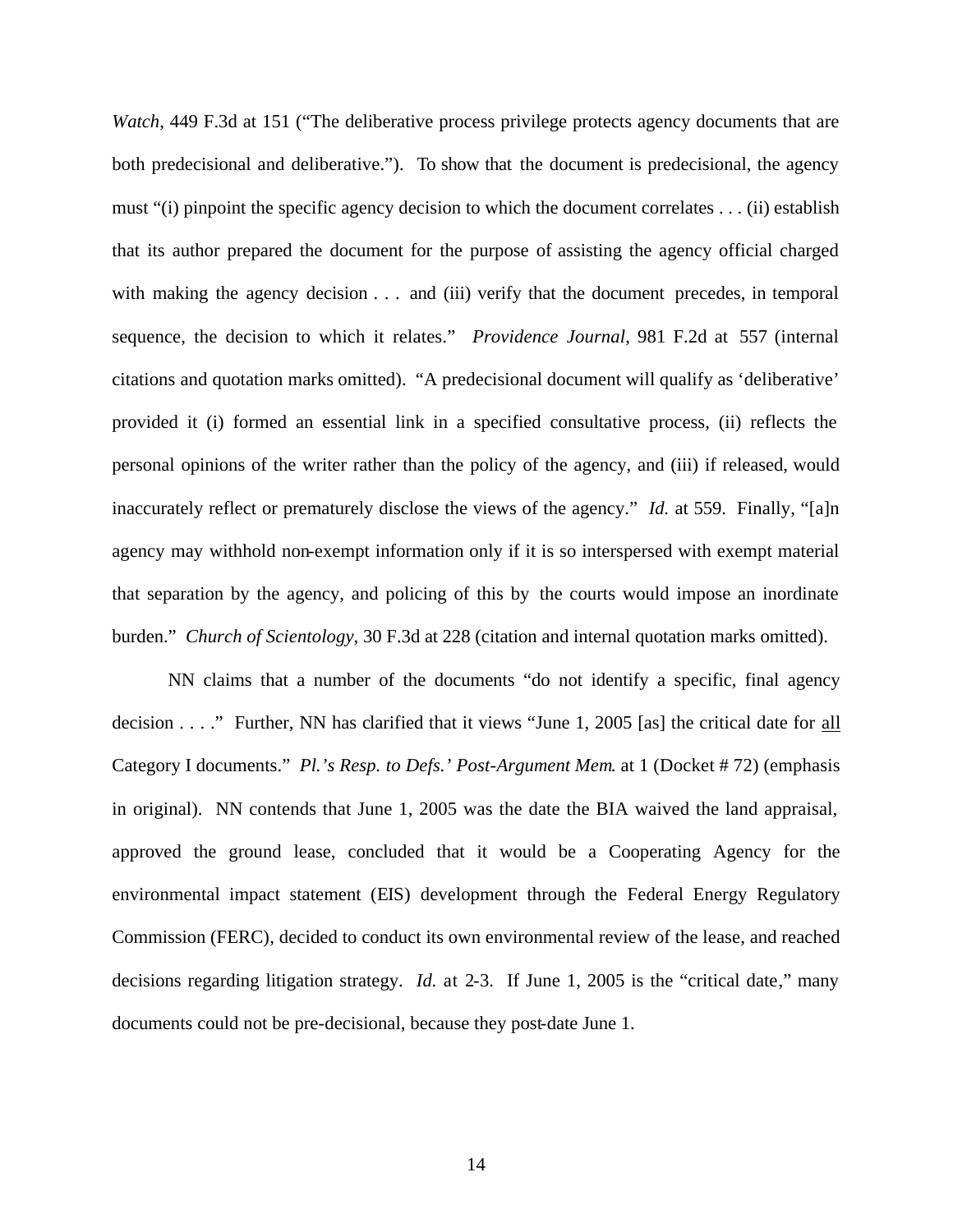The BIA's response on this issue is two-fold. First, it acknowledges that as regards at least one decision – the decision to waive the appraisal – the critical decision date was June 1, 2005. *Defs.' Post-Argument Mem.* at 2 (Docket # 71). However, as regards other issues, including the approval of the ground lease, the BIA contends the documents relate to the ongoing decisional process required for FERC approval and points to the contingent nature of its June 1, 2005 action. *Id.* at 2-3.

Here, the question is how FOIA addresses a multi-step approval process, which contemplates periodic preliminary steps during a multi-phase approval process, leading to a final decision. To require disclosure of the agency deliberative process before a final decision could affect the quality of the final decision; yet, to require disclosure only upon the final decision would leave the public unaware of information critical to the agency's preliminary judgments. Although not precisely addressing this issue, the Supreme Court has written:

> Our emphasis on the need to protect pre-decisional documents does not mean that the existence of the privilege turns on the ability of an agency to identify a specific decision in connection with which a memorandum is prepared. Agencies are, and properly should be, engaged in a continuing process of examining their policies; this process will generate memoranda containing recommendations which do not ripen into agency decisions; and the lower courts should be wary of interfering with this process.

*NLRB v. Sears, Roebuck & Co.*, 421 U.S. 132, 153 n.18 (1975).

In either case, the Court's proper judgment must be grounded on the content of the contested document compared with the nature of the decision. For example, where, as here, the BIA has made a final decision during an interim step – as where it elected to allow the Tribe not to obtain an appraisal, FOIA mandates disclosure. But, if the BIA's document only reveals discussion about the overall approval process, the document remains predecisional and not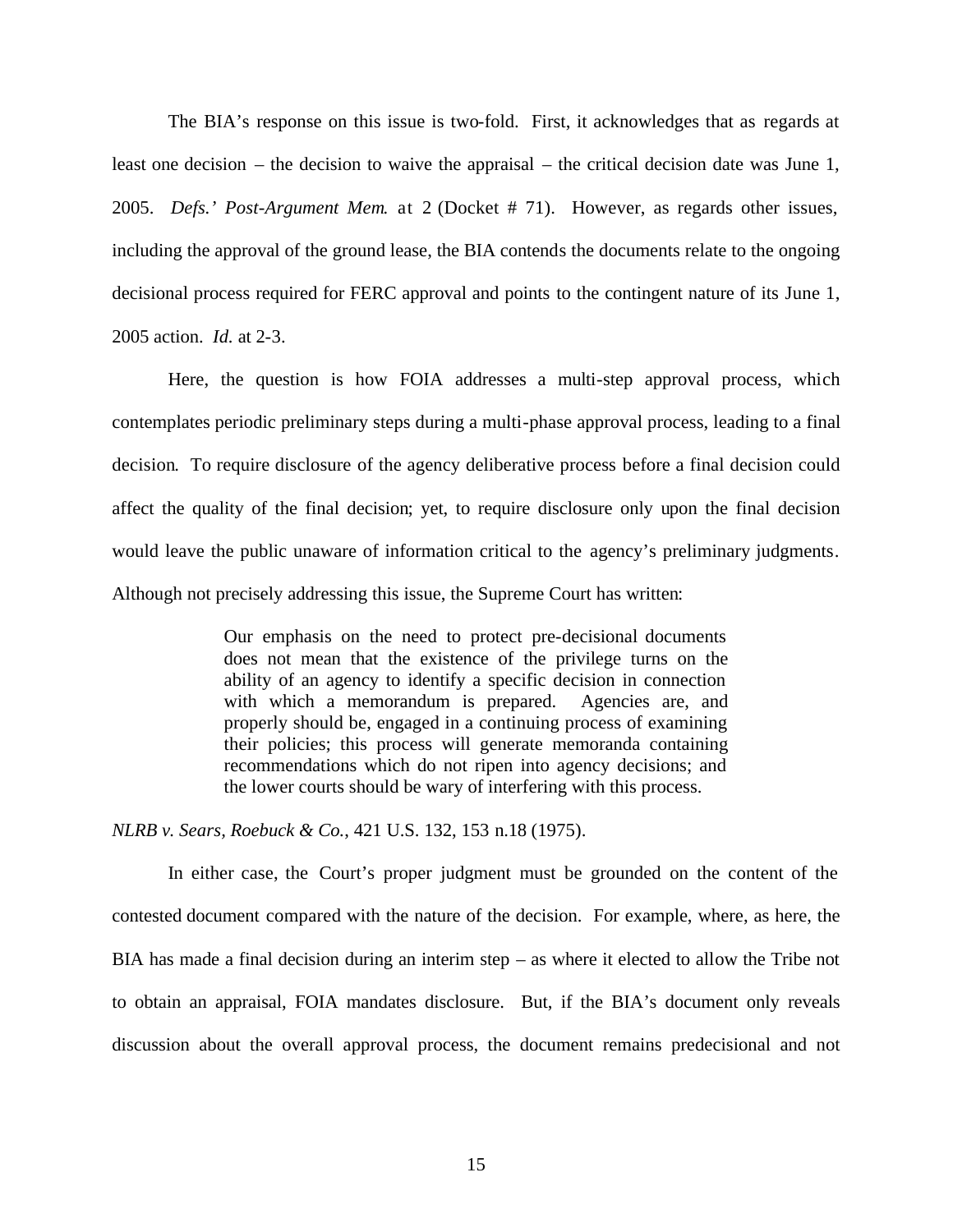subject to FOIA disclosure. In this case, where the lines are blurred between deliberation on the overall process and decisionmaking on interim steps, FOIA favors disclosure.

#### **a. Category 1: Internal Communications - Emails, Faxes, and Other Written Memoranda**

The BIA has divided the documents into a number of categories. Within this first category, the BIA asserts the deliberative process privilege with respect to Vaughn # 2, 3, 4, 5, 7, 8, 9, 10, 11, 12, 16, 18, and 19. Nearly all these records are email messages, chains of email conversations, or faxes between members of DOI, the BIA, and/or the National Park Service. Vaughn # 2 and 16 predate the June 1, 2005 decision; Vaughn # 18 and 19 are undated; Vaughn # 3, 4, 5, 7, 9, 10, 11, and 12 postdate the June 1, 2005 decision.<sup>10</sup>

NN argues that "Vaughn #3 through #12 are simply employee email summaries of conference calls, meetings, and various 'issues' relating to different options or approaches in regards to LNG projects, the FERC licensing process, or the BIA's 'future deliberations related to the lease."<sup>11</sup> Pl.'s Mot. at 17. Further, extrapolating from the unredacted portions of Vaughn # 7, 11, and 12, NN asserts that these three documents are postdecisional. *Id.* at 17-18. Having the benefit of the context of each full email, however, it is clear these documents are not postdecisional, as they involve impressions about the progress of the LNG issue generally.<sup>12</sup>

With respect to the deliberative nature of the documents, NN claims that "none of the documents . . . qualify because they do not relate to the formulation of the BIA's policy or law. .

<sup>&</sup>lt;sup>10</sup> This list somewhat overstates the controversy, since Vaughn  $# 3$ , 16, and 19 are separately exempt from disclosure under the attorney-client privilege, and Vaughn # 19 is also exempt under the exemption for mental impressions.

<sup>&</sup>lt;sup>11</sup> Vaughn # 3 is a useful example. The redacted portion names the persons who will be invited to participate in future conference calls and refers to (but does not enclose) a summary of an April 20, 2006 conference call. But, the fax is addressed to John Harrington, an employee within the Office of the Solicitor for the BIA, and the unredacted portion of Vaughn # 3 confirms that the document summarized facts about which Mr. Kardatzke was seeking legal advice from Attorney Harrington.

 $12$  These three documents are actually one and the same: an April 27, 2006 email from James Kardatzke to several BIA officials. The unredacted text reads: "What appears to be the final result was completed by a solicitor/OEPC conference call on May 27th that Richard Fields (SOL-Atlanta) summed up to me."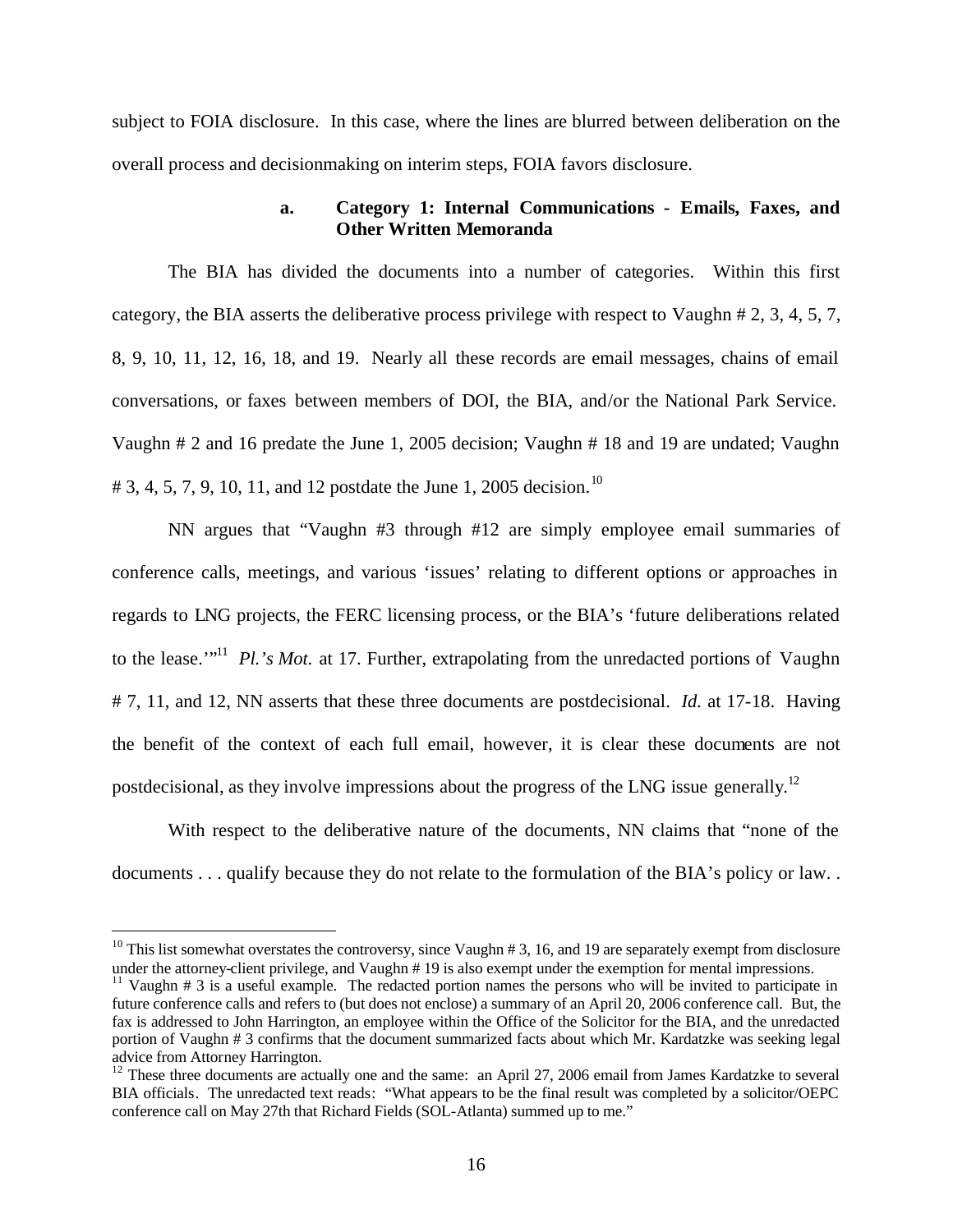. . Rather, the withheld documents . . . are more akin to the BIA's administrative housekeeping." *Pl.'s Mot*. at 19. After reviewing the documents in camera, the Court concludes that NN's characterization of these documents is incorrect.<sup>13</sup> The withheld documents are exactly the type of documents – email chains among BIA officials, and between the BIA and other agencies – that the deliberative process privilege contemplates must be protected from disclosure in order to promote open and candid discussion during the decisionmaking process. Contrary to NN's contention, to deny public access to these documents will not result in "secret law." *See id.*  (quoting *Sears*, 421 U.S. at 152-53; *Coastal States Gas Corp.*, 617 F.2d at 867). Rather, it will prevent the "chilling effect" on intra-agency discussion courts have cautioned against and will enhance the quality of agency deliberations and the ultimate decision. *See American Fed'n of Government Employees (AFGE)* v. *United States Dep't of Health and Human Servs.*, 63 F. Supp. 2d 104, 108 (D. Mass. 1999).

NN makes another argument with respect to Vaughn # 5, claiming it is not an inter- or intra-agency communication. *Pl.'s Mot*. at 19-20. That document is an email sent by Kevin Mendik, National Park Service Hydro Program Manager, to various National Park Service employees and to an individual associated with the Roosevelt Campobello International Park Commission  $(RCIPC)$ .<sup>14</sup> The RCIPC individual was apparently included because the email briefly addresses the impact of an LNG terminal on United States President Franklin D. Roosevelt's Cottage, which is located in the International Park in an area that may be affected by

 $13$  The Court is not critical of NN for making the argument. On this point as in others, NN is necessarily shadow boxing. In the unusual context of these motions, the BIA and the Court have access to the unredacted and withheld versions of the disputed documents, but NN does not. The Court understands that NN is making the best argument it can within the limitations of its knowledge.

 $14$  The six-member commission consists of three American members (appointed by the President) and three Canadian members, and serves to "administer as a memorial the Roosevelt Campobello International Park comprising the Roosevelt estate and such other lands as may be acquired." 16 U.S.C. § 1102, 1104.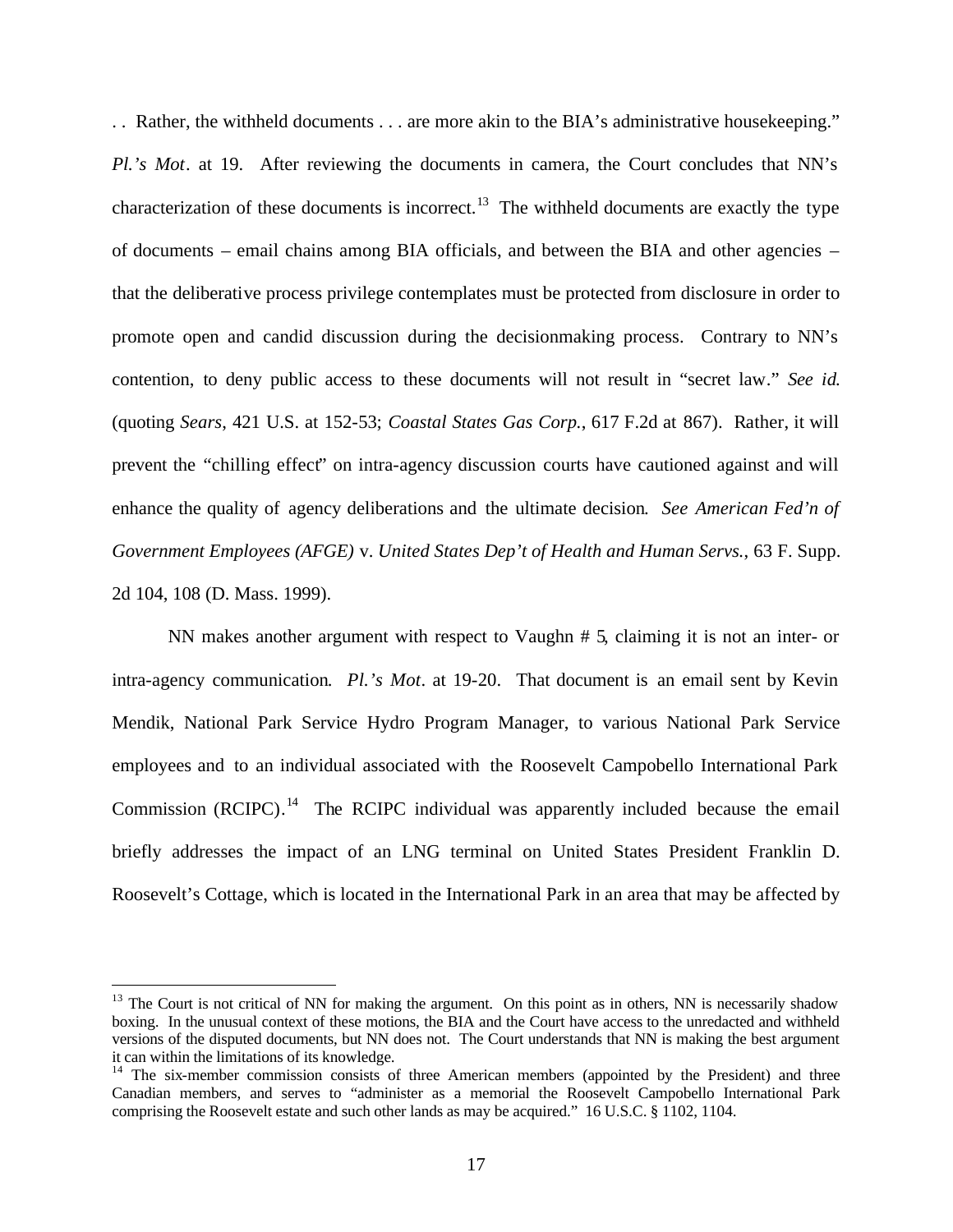the LNG terminal. NN argues that the RCIPC is a third-party, and not a government agency; thus, the BIA has waived Exemption 5. *Pl.'s Mot*. at 20.

Courts have "employed a functional rather than a literal test in assessing whether memoranda are "inter-agency or intra-agency." *Durns v. Bureau of Prisons*, 804 F.2d 701, 705 n.4 (D.C. Cir. 1986) (citing *Ryan v. Dep't of Justice*, 617 F.2d 781, 790 (D.C. Cir. 1980)). *Ryan* acknowledges:

> In the course of its day-to-day activities, an agency often needs to rely on the opinions and recommendations of temporary consultants, as well as its own employees. Such consultations are an integral part of its deliberative process; to conduct this process in public view would inhibit frank discussion of policy matters and likely impair the quality of decisions.

617 F.2d at 789-90. *Ryan* favors a "common sense interpretation of 'intra-agency' to accommodate the realities of the typical agency deliberative process . . . ." *Id.* at 790.

The First Circuit discussed the distinction in *County of Madison v. United States Dep't of Justice*, 641 F.2d 1036 (1st Cir. 1981). In *County of Madison*, the FOIA request was for documents relating to a proposed settlement between the Department of Justice (DOJ) and the Oneida Indians, the latter clearly not being a government agency. Although the DOJ made compelling policy arguments in favor of the non-disclosure of proposed settlement documents, the First Circuit, emphasizing that FOIA is "not a withholding statute but a disclosure statute," rejected the DOJ arguments as not being "grounded in a reading of statutory language." *Id.* at 1040 (internal punctuation and citations omitted). At the same time, *County of Madison* noted that the *Ryan* logic goes "beyond the simplest measure of who is 'within' an agency" and leaves "literalness behind." *Id. County of Madison* commented that the precept that "forms the object of exemption five" is that the agency should be able to base its decision on undisclosed "advice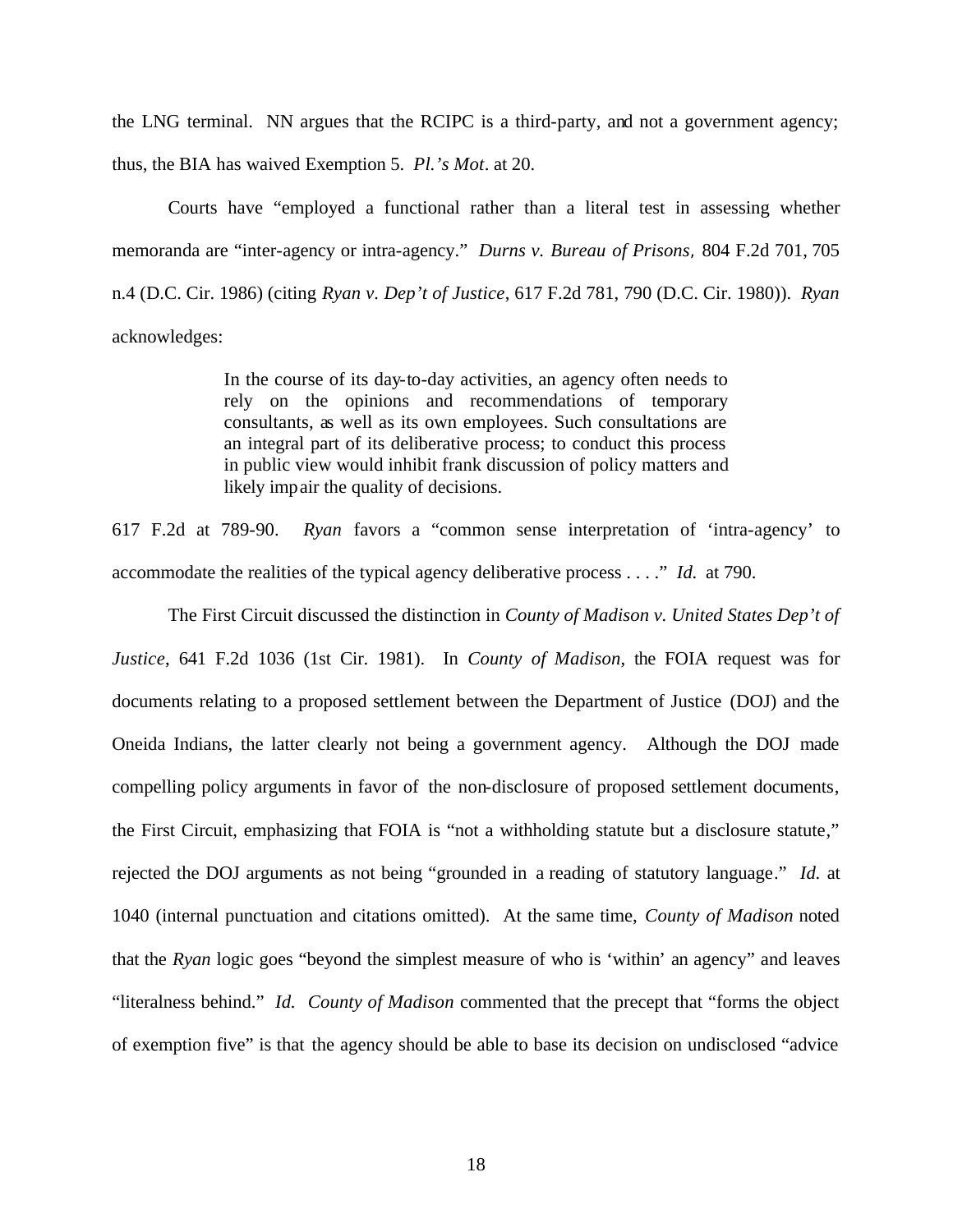from staff assistants and [an] exchange of ideas among agency personnel." *Id.* (internal punctuation and citation omitted).

With these principles in mind, even though it is unclear whether the RCIPC fits the exact statutory definition of "agency,"<sup>15</sup> the Court concludes that it is the functional equivalent of an agency in this context. The RCIPC is an international hybrid with three of its members appointed by the President, and it makes common sense for the National Park Service, as part of the Department of the Interior, to include it in emails. Further, even though Mr. Mendik was not expressly asking the RCIPC for information or advice, its inclusion was presumably not merely to inform the RCIPC, but to anticipate that the RCIPC would respond, if appropriate, with advice or insight helpful to the BIA's decisionmaking process. Exemption 5 shields this deliberative process from "public view."

The Court concludes that the documents in Category I are predecisional and deliberative, and, therefore, are subject to exemption under 5 U.S.C. § 552(b)(5). In addition, because the

1

(C) the governments of the territories or possessions of the United States;

<sup>&</sup>lt;sup>15</sup> The FOIA defines "agency:"

For the purpose of this subchapter [5 U.S.C. §§ 551 et seq.]--

 <sup>(1) &</sup>quot;agency" means each authority of the Government of the United States, whether or not it is within or subject to review by another agency, but does not include--

 <sup>(</sup>A) the Congress;

 <sup>(</sup>B) the courts of the United States;

 <sup>(</sup>D) the government of the District of Columbia;

or except as to the requirements of section 552 of this title [5 U.S.C. § 552]-- (E) agencies composed of representatives of the parties or of representatives

of organizations of the parties to the disputes determined by them;

 <sup>(</sup>F) courts martial and military commissions;

 <sup>(</sup>G) military authority exercised in the field in time of war or in occupied territory; or

 <sup>(</sup>H) functions conferred by sections 1738, 1739, 1743, and 1744 of title 12; chapter 2 of title 41 [41 U.S.C. §§ 101 et seq.]; subchapter II of chapter 471 of title 49 [49 U.S.C. §§ 47151 et seq.]; or sections 1884, 1891-1902, and former section  $1641(b)(2)$ , of title 50, appendix ...

<sup>5</sup> U.S.C. § 551; *see Ellsworth Bottling Co. v. United States*, 408 F. Supp. 280, 282 (W.D. Okla. 1975) ("The test for determining whether an arm of the Government has sufficient authority to justify classifying it as an agency under the APA is whether the arm has the authority to act with the sanction of the Government behind it.").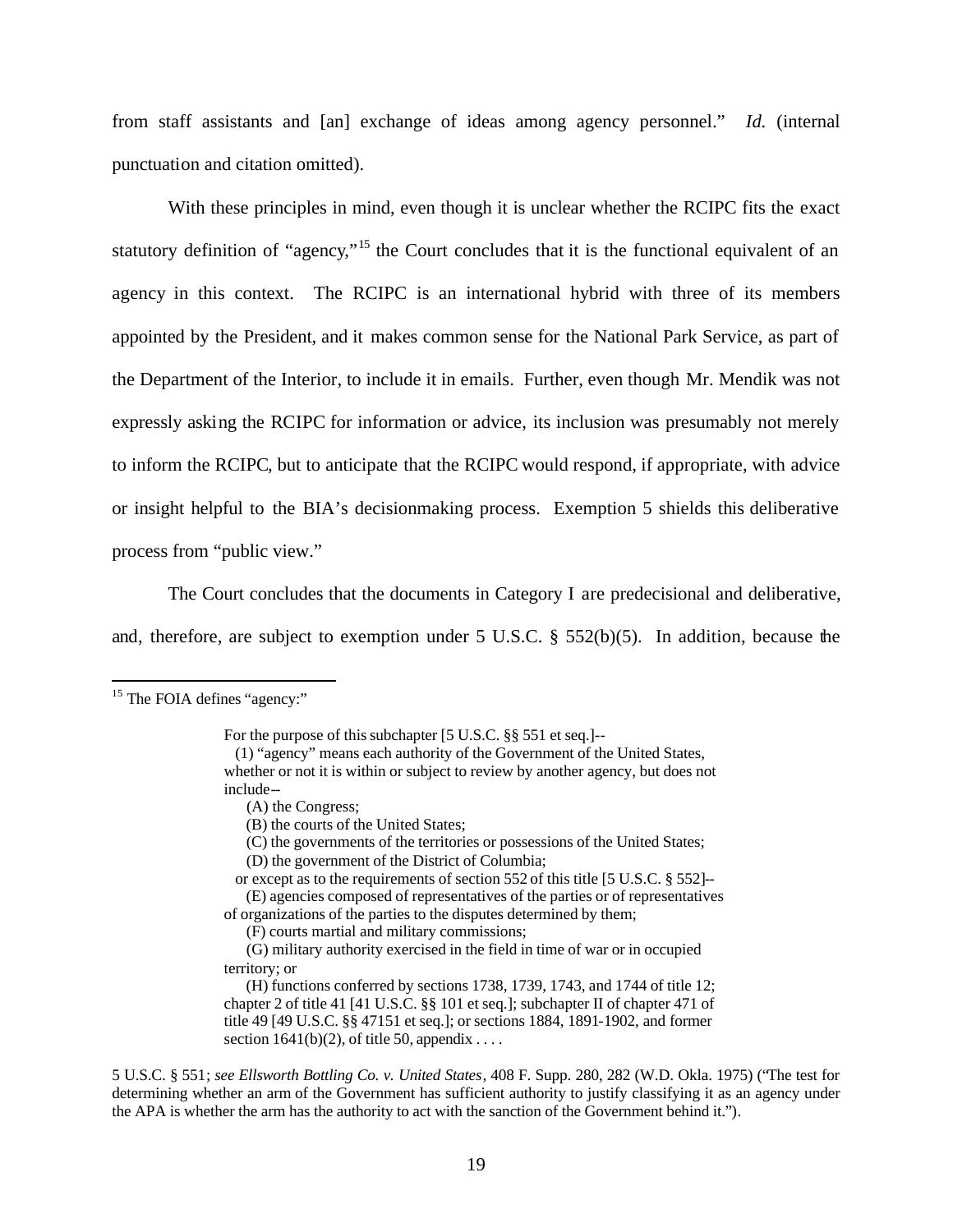factual information in those documents is "interspersed with exempt material," the BIA is not required to further redact the documents.

#### **b. Category 2: Mental Impressions - Handwritten Notes**

One category of documents usually included in the deliberative process privilege is a government official's handwritten notes. The reason for this exemption is that "[n]otes generally are selective and deliberative – and routine public disclosure of meeting notes and other notes would hinder government officials from debating issues internally, deter them from giving candid advice, and lower the overall quality of the government decisionmaking process." *Baker & Hostetler LLP v. United States Dep't of Commerce*, 473 F.3d 312, 321 (D.C. Cir. 2006). In its Vaughn index, the BIA asserted the deliberative process privilege with respect to three documents that contain handwritten notes. Vaughn # 14, which was withheld in full, is a couple of pages of handwritten notes taken by Jim Kardatzke.<sup>16</sup> In Vaughn # 17, the BIA redacted from the environmental assessment of the ground lease agreement certain margin notes, which clearly evince the mental impressions of the person taking the notes. The BIA lists Vaughn # 19 as the other docume nt containing handwritten notes; this document, however, is merely a fax from John Harrington to Kurt Chandler and contains no handwritten notes.<sup>17</sup> The Court concludes that Vaughn # 14 and 17 fall within the deliberative process exemption; however, the Court also concludes, as the BIA concedes, that Vaughn # 19 does not.

#### **c. Category 3: Draft Documents - Draft Environmental Document**

Citing the deliberative process privilege, the BIA withheld Vaughn # 20, a draft environmental document. Although not included in the language of 5 U.S.C. § 552(b)(5), courts

<sup>&</sup>lt;sup>16</sup> From the portions of Mr. Kardatzke's handwriting that the Court could decipher, Vaughn  $#$  14 contains deliberative material.

 $17$  At oral argument, the BIA conceded that Vaughn  $# 19$  contained no handwriting and is not subject to nondisclosure on this basis.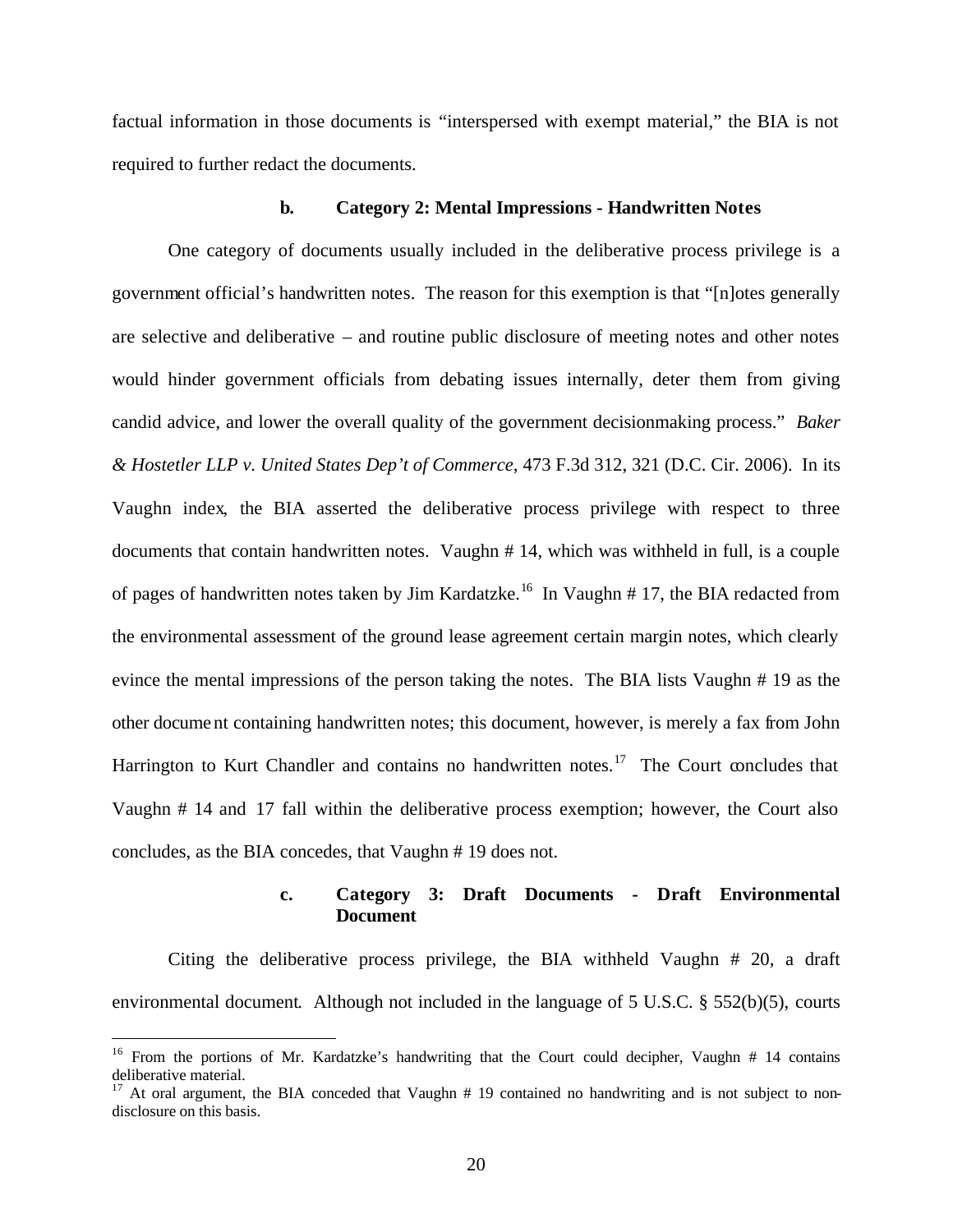have generally considered drafts of predecisional documents to fall under Exemption 5. *See, e.g.*, *National Wildlife Fed'n,* 861 F.2d at 1122; *AFGE,* 63 F. Supp. 2d at 108. The rationales for this policy include: (1) that "releasing the draft would enable a careful reader to determine the substance of [the agency's] proposed and adopted changes," essentially divining the agency's decision-making process; and (2) disclosure of drafts could have a "chilling effect" on agency employees and inhibit "candid discussion within the agency;" and (3) releasing drafts "could cause harm by providing the public with erroneous information . . . ." *AFGE*, 63 F. Supp. 2d at 108.

According to the BIA, "a BIA employee created the draft document as the BIA contemplated . . . how the agency would comply with the National Environmental Policy Act." *Defs.' Mot*. at 11. While the BIA did not disclose this draft to NN, it did provide the final version of the document. Because it is both predecisional and deliberative, the Court concludes that the BIA properly withheld Vaughn # 20.

#### **3. Category 4: Attorney-Client Privilege**

The attorney-client privilege "protects confidential communications made by a client to his attorney." *Maine v. United States Dep't of Interior*, 298 F.3d 60, 70 (1st Cir. 2002). The First Circuit explained:

> The privilege also protects from disclosure documents provided by an attorney if the party asserting the privilege shows: (1) that he was or sought to be a client of [the attorney]; (2) that [the attorney] in connection with the [document] acted as a lawyer; (3) that the [document] relates to facts communicated for the purpose of securing a legal opinion, legal services or assistance in legal proceedings; and (4) that the privilege has not been waived.

*Id.* at 71. The underlying rationale for the privilege is to promote "full disclosure by clients to their attorneys" and to allow attorneys "to act more effectively, justly, and expeditiously." *Id*.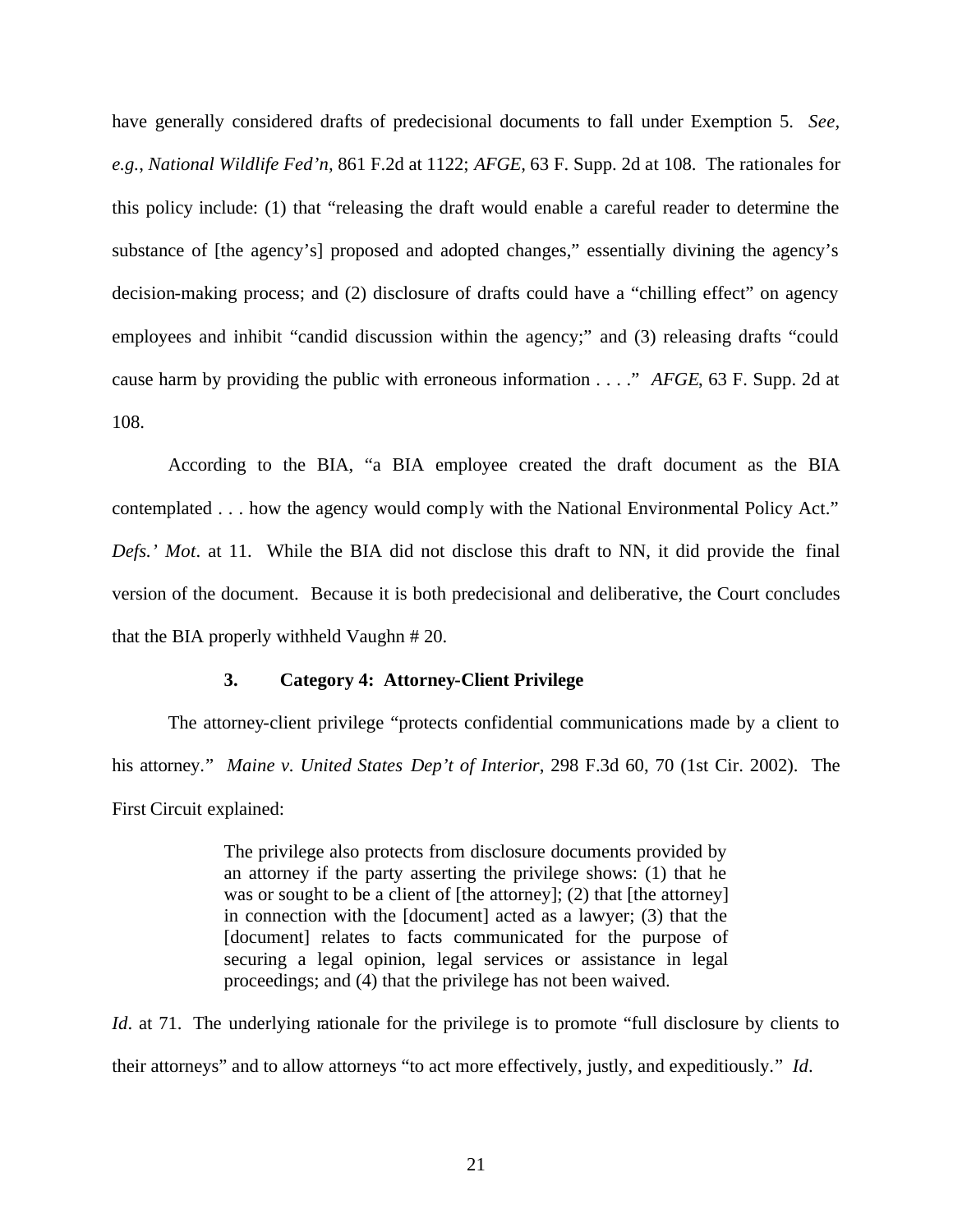Here, the BIA has invoked the privilege with respect to Vaughn # 3, 16, 19, and 20. In its brief, NN has not argued that the attorney-client privilege does not apply to these documents. All four documents involve communications between the BIA and the Solicitor's Office – either opinions conveyed from the Solicitor's Office, or requests for opinions from BIA employees. Therefore, the Court concludes that these four documents are protected by the attorney-client privilege.

#### **4. Exemption 6 – Personal Privacy: personal email addresses**

Under 5 U.S.C. § 552(b)(6) (Exemption 6), an agency may withhold "personnel and medical files and similar files the disclosure of which would constitute a clearly unwarranted invasion of personal privacy." The BIA invoked Exemption 6 with reference to one document, Vaughn # 3, redacting the personal (non-governmental) email addresses of certain people involved in the email chain; NN does not challenge the propriety of the application of this exemption. Because the disclosure of personal email addresses is a "clearly unwarranted invasion of personal privacy," the Court concludes that the BIA properly applied Exemption 6 to redact personal email addresses from Vaughn # 3.

#### **5. Summary**

The BIA has released the following documents unredacted: Vaughn # 1, 6, 13, and 15. The BIA correctly asserted Exemption  $5 -$ Category 1 – the deliberative process privilege as to Vaughn # 2, 3, 4, 5, 7, 8, 9, 10, 11, 12, 16, 18, and 19 and has released properly redacted portions of those documents. The BIA has properly asserted that the handwritten notes in Vaughn # 14, 17, and 19 are exempt under Category 2 – mental impressions and correctly withheld or redacted those notes. The BIA has legally withheld Vaughn # 20 under Category 3 – draft documents. NN has not specifically addressed the claim of attorney-client privilege for Vaughn # 3, 16, 19,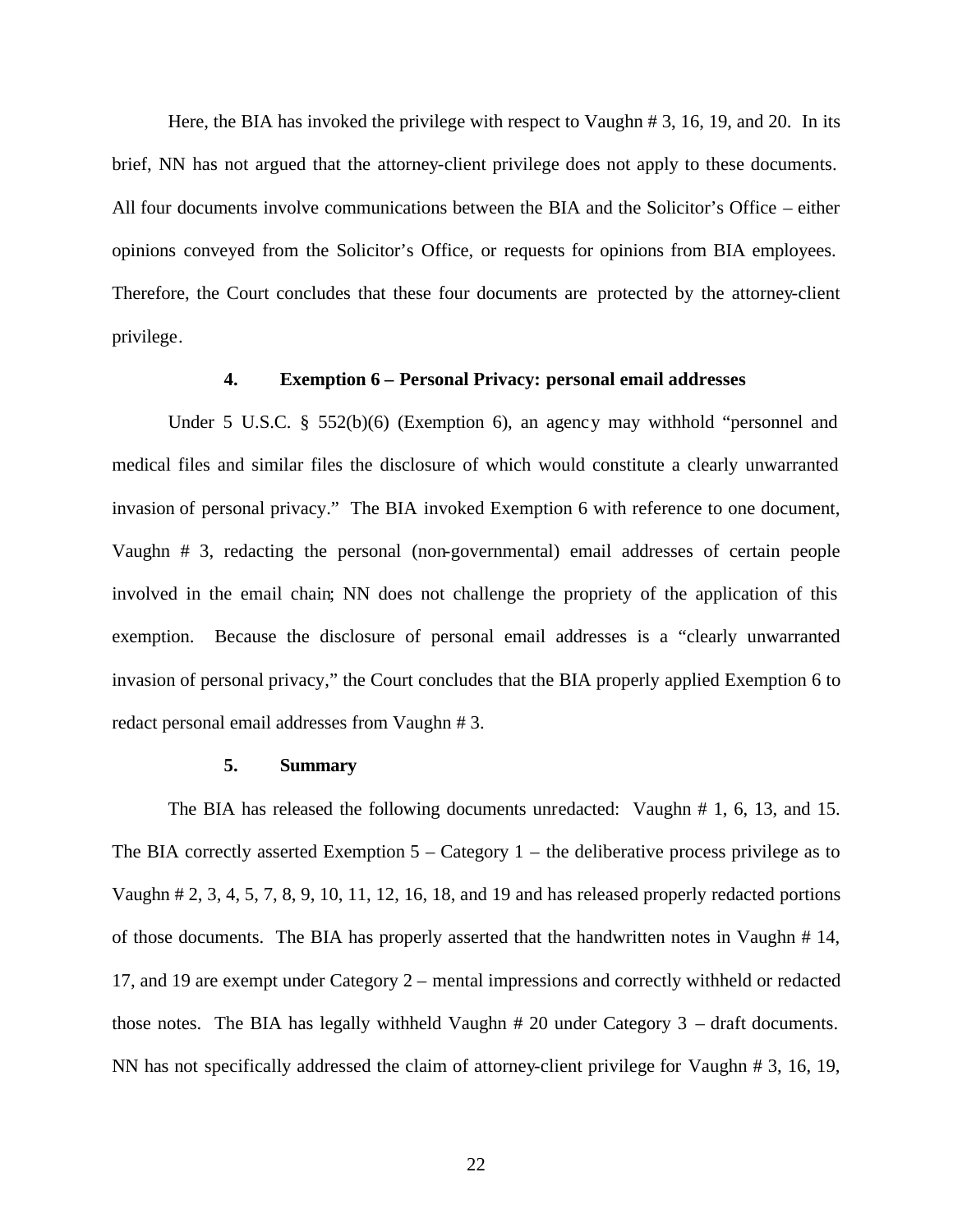and 20 and it has conceded that the redaction of personal email addresses contained in Vaughn # 3 was proper.

#### **B. Adequate Search for Documents**

#### **1. Legal Standards**

NN's second principal claim is that the BIA failed to conduct an adequate search for documents in response to NN's various FOIA requests. The well-settled standard is that "the agency must demonstrate that it has conducted a search reasonably calculated to uncover all relevant documents." *Weisberg v. United States Dep't of Justice*, 745 F.2d 1476, 1485 (D.C. Cir. 1984); *see also Maynard v. CIA*, 986 F.2d 547, 559 (1st Cir. 1993) ("The crucial issue is not whether relevant documents *might* exist . . . .") (emphasis added). It is also well-settled that "the failure of an agency to turn up one specific document in its search does not alone render a search inadequate." *Duenas Iturralde v. Comptroller of the Currency*, 315 F.3d 311, 315 (D.C. Cir. 2003); *see also Maynard*, 986 F.2d at 564. In other words, "the adequacy of a FOIA search is generally determined not by the fruits of the search, but by the appropriateness of the methods used to carry out the search." *Duenas Iturralde*, 315 F.3d at 315.

"In order to establish the adequacy of its search, the agency may rely upon affidavits provided they are relatively detailed and nonconclusory, and are submitted by responsible agency officials in good faith." *Maynard*, 986 F.2d at 559. The affidavit should at least "describe in reasonable detail the scope and method by which the search was conducted . . . and describe at least generally the structure of the agency's file system which makes further search difficult." *Id.* The First Circuit has laid out the standard in the context of summary judgment:

> If an agency fails to establish through reasonably detailed affidavits that its search was reasonable, the FOIA requester may avert summary judgment merely by showing that the agency might have discovered a responsive document had the agency conducted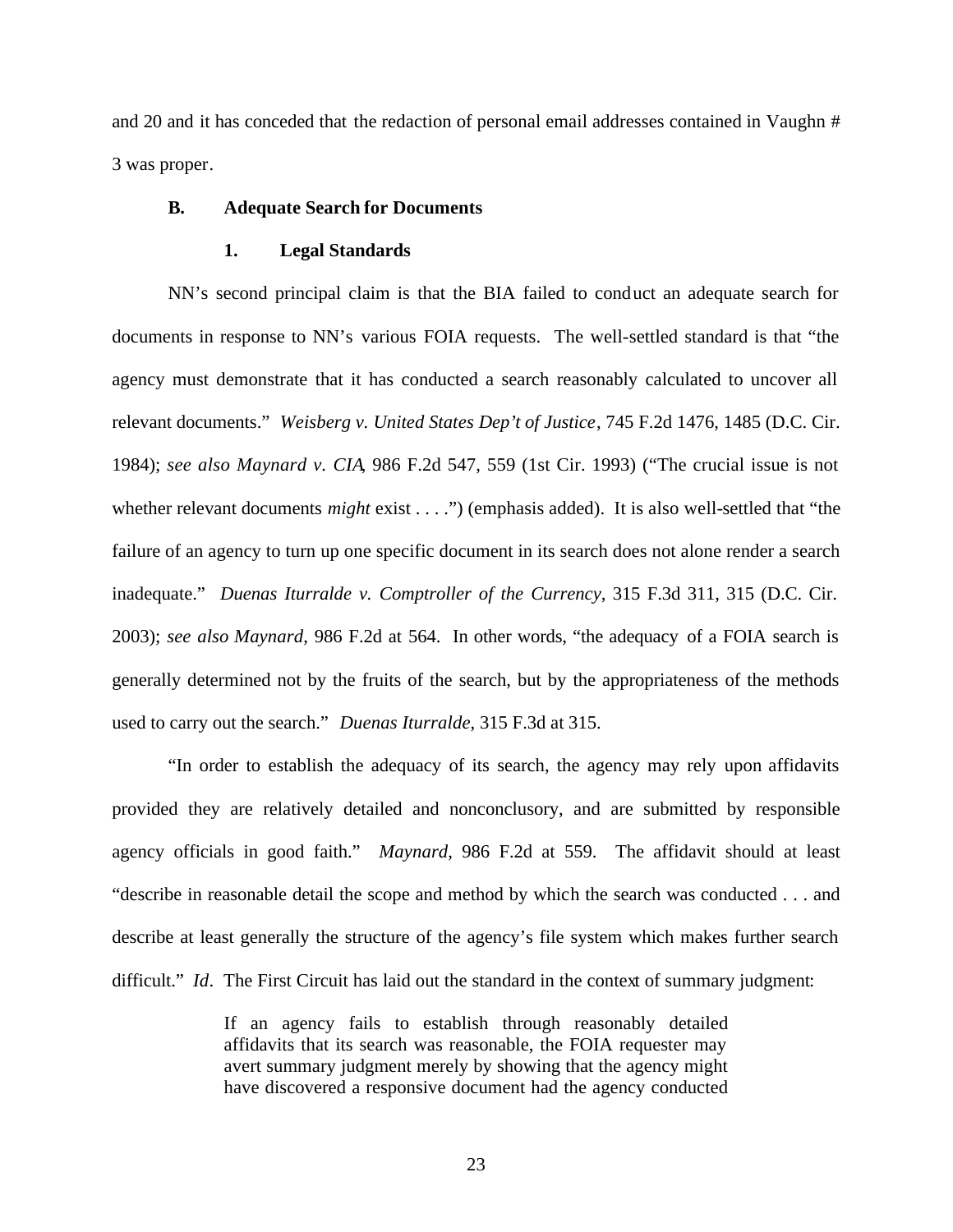a reasonable search. . . . However, if an agency demonstrates that it has conducted a reasonably thorough search, the FOIA requester can rebut the agency's affidavit only by showing that the agency's search was not made in good faith. . . . An agency's affidavit is accorded a presumption of good faith, which cannot be rebutted by purely speculative claims about the existence and discoverability of other documents.

*Maynard*, 986 F.2d at 560 (internal citations and quotation marks omitted). Applying the *Maynard* standard to this case, if the Court concludes that the BIA did not conduct a reasonably thorough search, there is no question but that NN will have averted the BIA's motion for summary judgment, since the BIA has conceded that a number of documents should have been identified in its response to the July 11, 2005 request.

#### **2. The BIA Affidavits**

 $\overline{a}$ 

The BIA filed two affidavits to support the adequacy of its search: that of Suzanne Langan, the FOIA Coordinator at the Eastern Regional Office of the BIA, and Darrell Strayhorn, FOIA Appeals Officer. Mr. Strayhorn is the BIA employee who prepared the Vaughn index, and his affidavit clarifies how he made determinations as to the applicability of Exemption 5, Exemption 6, and the segregability of factual material.<sup>18</sup> *Declaration of Darrell R. Strayhorn* ¶ 8-10 (Docket # 50-3).

Ms. Langan stated that she reviewed NN's June 8, 2005 FOIA request and determined that the proposed lease was the subject of the request. *Second Declaration of Suzanne M. Langan* ¶ 3 (Docket # 50-2) (*Langan Aff.*). She disbursed paper copies of the request to individuals she believed would hold responsive documents, including the Regional Director, the Deputy Regional Director of Trust Services, the Natural Resources Branch Chief and the Real

 $18$  As the focus of NN's argument is on the adequacy of the multiple BIA searches, not its classification of the documents in the Vaughn index, the Strayhorn affidavit is less probative on this issue than the Langan affidavit.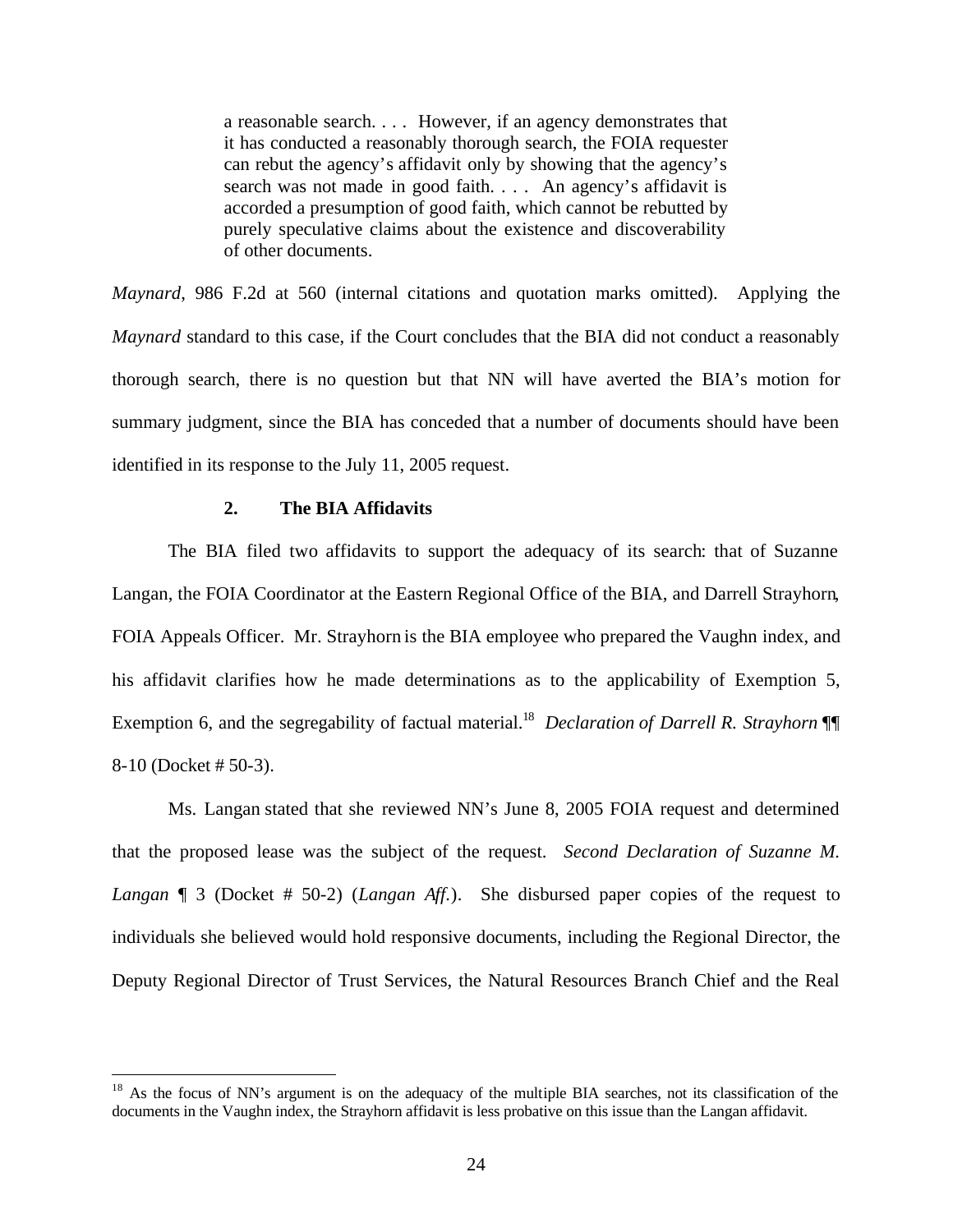Estate Services Branch Chief; those individuals then either disbursed copies to the appropriate staff members, or personally searched the files. *Id*.

Before filing a response to the first request,  $19$  the BIA received NN's second FOIA request dated July 11, 2005. *Id*.  $\P$  4.<sup>20</sup> The BIA treated the second request as superseding the first. *Id*. Ms. Langan avers that she sent the second request to the same individuals. *Id*. ¶ 5. According to Ms. Langan, "[t]hese individuals searched their paper files, and [she] assisted the Real Estate Services Branch Chief." *Id*. She states that the search only turned up three documents responsive to the numbered paragraphs in the second FOIA request: (1) the categorical exclusion checklist; (2) the Solicitor's Opinion; and (3) the pre-approval ground lease, which NN already had. *Id*. ¶¶ 6-10. On August 5, 2005, the BIA sent NN its response to the second request, releasing the categorical checklist, but withholding the Solicitor's Opinion under Exemption 5. *Id*. ¶¶ 6, 7.

After the FOIA Appeals Office ordered the BIA to respond to the unnumbered paragraph of the request, the BIA conducted an additional search between October 6 and October 25, 2005. *Id*.  $\parallel$  10. During that supplemental search, Ms. Langan and the Regional Realty Officer manually searched the paper files of the Real Estate Services Branch, and the "Regional Director, Deputy Regional Director, and Chief of the Natural Resources Branch conducted additional searches of their paper files and emails." *Id*. ¶ 11.

After NN filed suit on December 6, 2005 to obtain the Solicitor's Opinion, the BIA released that document on April 6, 2006. Because the Solicitor's Opinion referenced other documents, NN filed a third FOIA request dated May 12, 2006 seeking those documents. With

<sup>&</sup>lt;sup>19</sup> If the BIA received NN's first request by fax on June 8, 2005, its response would have been due within twenty business days – by July 7, 2005.

<sup>&</sup>lt;sup>20</sup> Ms. Langan states that the BIA received this request on July 10, 2005, which fell on a Sunday; it is more likely that the BIA received the request on Monday, July 11, 2005, which is the date of the request.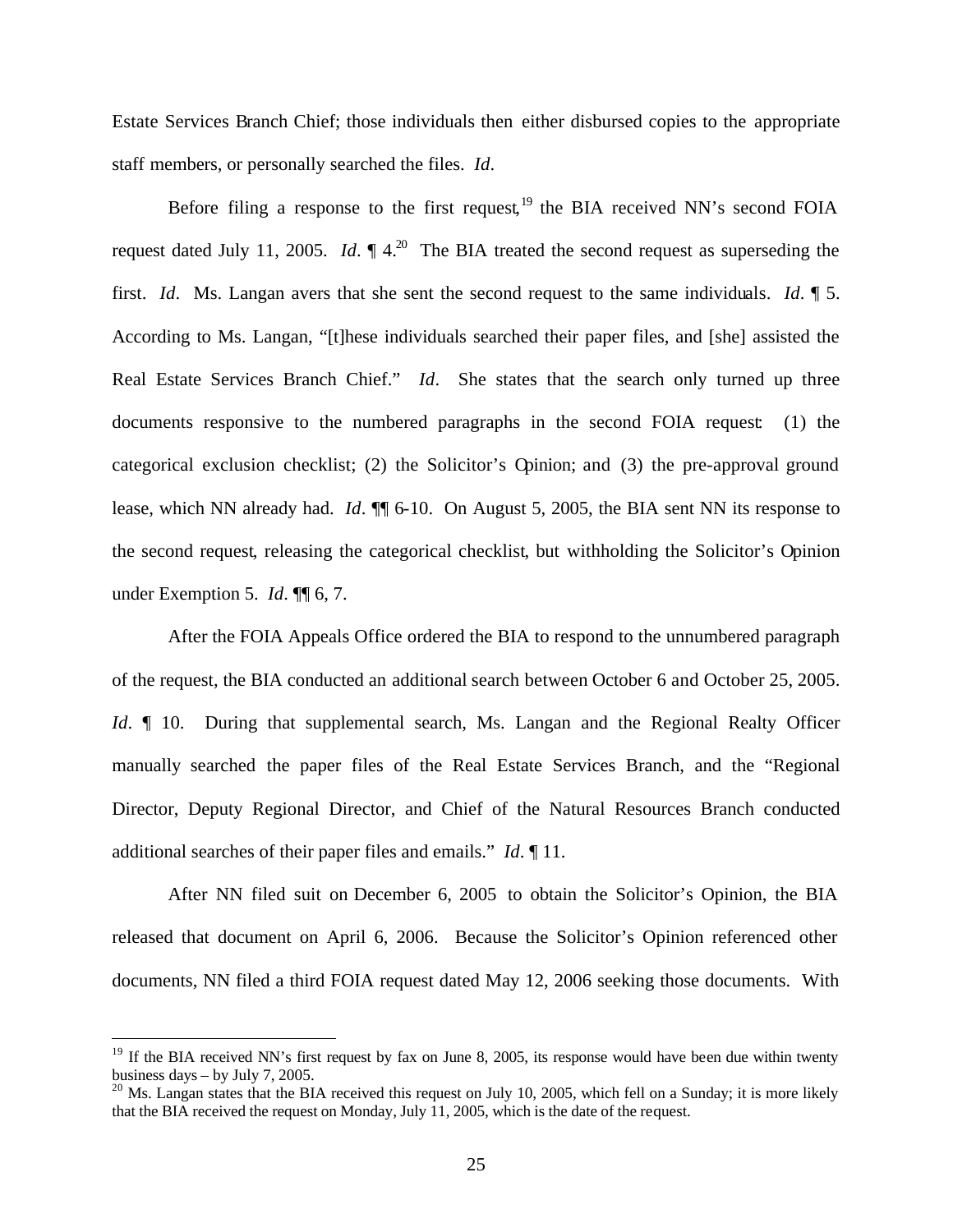respect to that request, Ms. Langan distributed copies of the request to the same individuals. *Id*. ¶ 13. This request was more specific about what documents NN was seeking, and so the BIA used search terms such as "Quoddy Bay or Passamaquoddy LNG Lease," "Appraisal of Fair Annual Rental-Eastern Band of Cherokee Indians," and "letter sent to Bureau of Indian Affairs (BIA) from the Passamaquoddy Pleasant Point Reservation's (Tribe's) expert in the field of natural gas plants." *Id*. The BIA responded to the request on June 8, 2006, releasing two documents, the "tribal resolution authorizing the Quoddy Bay Lease and a two-page draft of the Categorical Exclusion to the plaintiff," and withholding eleven documents under the FOIA exemptions. *Id.*

#### **3. The BIA's Explanations Analyzed**

In view of this troubling history of dribbling disclosure, the Court has reviewed Ms. Langan's affidavit to assess why the BIA's response failed to turn up documents that the BIA has since acknowledged it should have produced earlier. In her affidavit, Ms. Langan makes four points regarding the BIA's responses to NN's multiple requests. First, she notes that when the BIA responded to the first NN request, "many documents that would have been responsive to this FOIA request would have been newly created and possibly not yet filed." *Langan Aff*. ¶ 3. It would seem that this explanation should not apply to the BIA's response to the subsequent request of July 11, 2005, since by August 5, 2005, documents relating to the June 1, 2005 approval should have been captured by the filing system. However, the possibility exists that the BIA missed some newly-created and unfiled documents in its first response and then, applying its more restrictive interpretation of the second request, it missed the same documents after they had been created and filed. Whether this factor affected the BIA's response here is presumably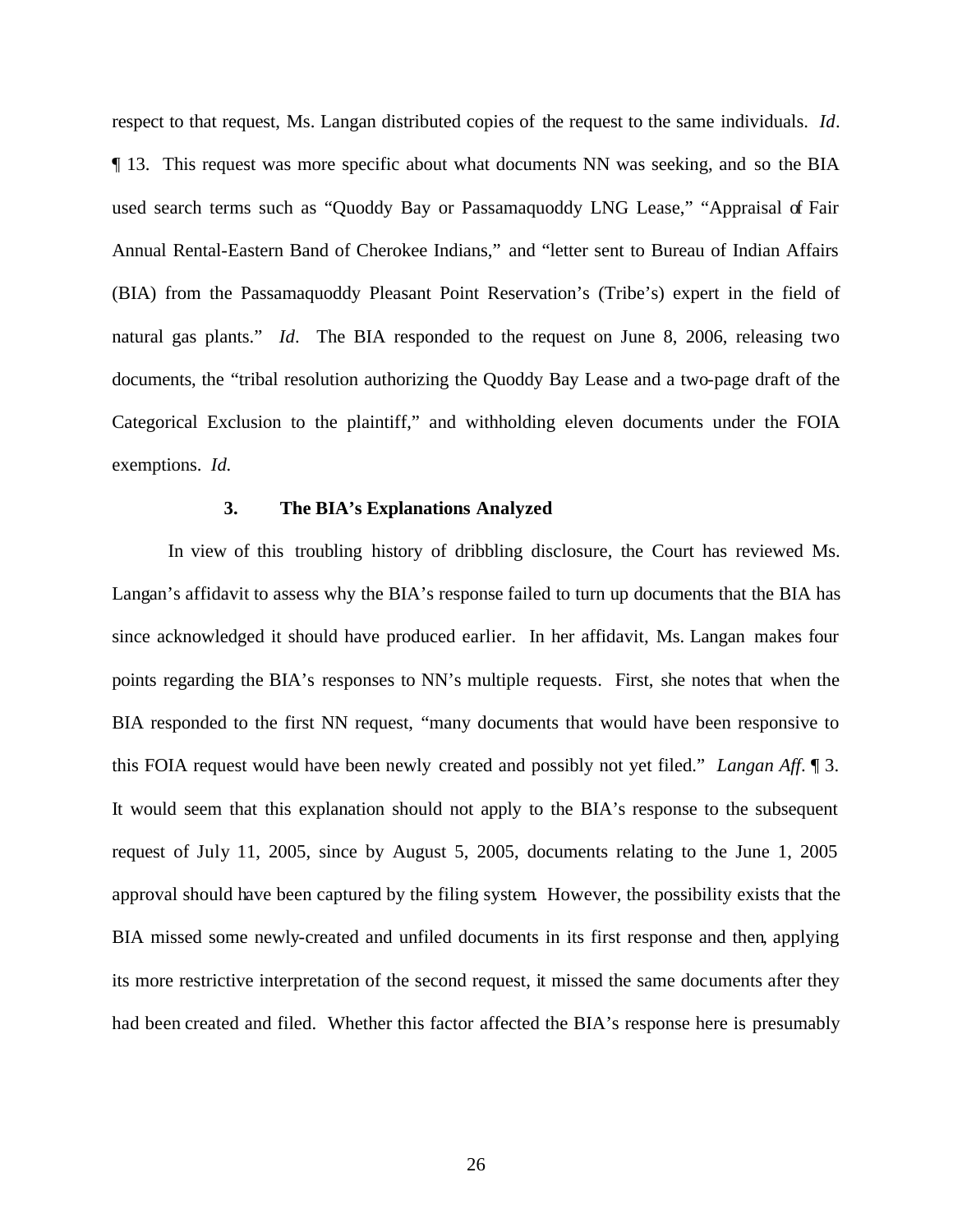unknowable, since there is no evidence of any record of the temporal gap between the creation of the BIA's documents and their filing.

Second, the BIA's decision to interpret the second request as superseding the first also led to a more constrained response, since the second request – especially in the numbered paragraphs – was more specific than the broadly worded first request.<sup>21</sup>

Third, in its August 5, 2005 response, the BIA focused on only the numbered paragraphs in the July 11, 2005 request, not on the more general language at the unnumbered paragraph, and this focus restricted the parameters of its search. Again, even though the DOI later determined that the BIA should have included the expansive definition of documents in the unnumbered paragraph, Ms. Langan's acknowledgement explains why its August 5, 2005 response was more limited. She also states that following the DOI remand and applying the broader definition, she and her colleague manually searched the paper files in the Real Estate Services Branch and other supervisory personnel conducted additional searches of their paper files and emails. But, this supplemental search in October 2005 led to the identification of only two additional documents.

Fourth, Ms. Langan explains that, when responding to the third FOIA request of May 12, 2006, she sent the request to the same individuals, but because the third FOIA request was not only more specific in terms of what documents were requested, but was interpreted more liberally, different search terms were used, resulting in the disclosure of two additional documents and the identification of eleven additional documents, which were then withheld under various exemptions.

Finally, in its memorandum, the BIA offered another explanation for why some documents were not identified. It states that the ultimate conclusion that a document should be disclosed sometimes required a "layered analysis," that is, a complex review of each of the

<sup>&</sup>lt;sup>21</sup> NN takes issue with the BIA's decision to treat the July 11, 2005 request as superseding, not cumulative.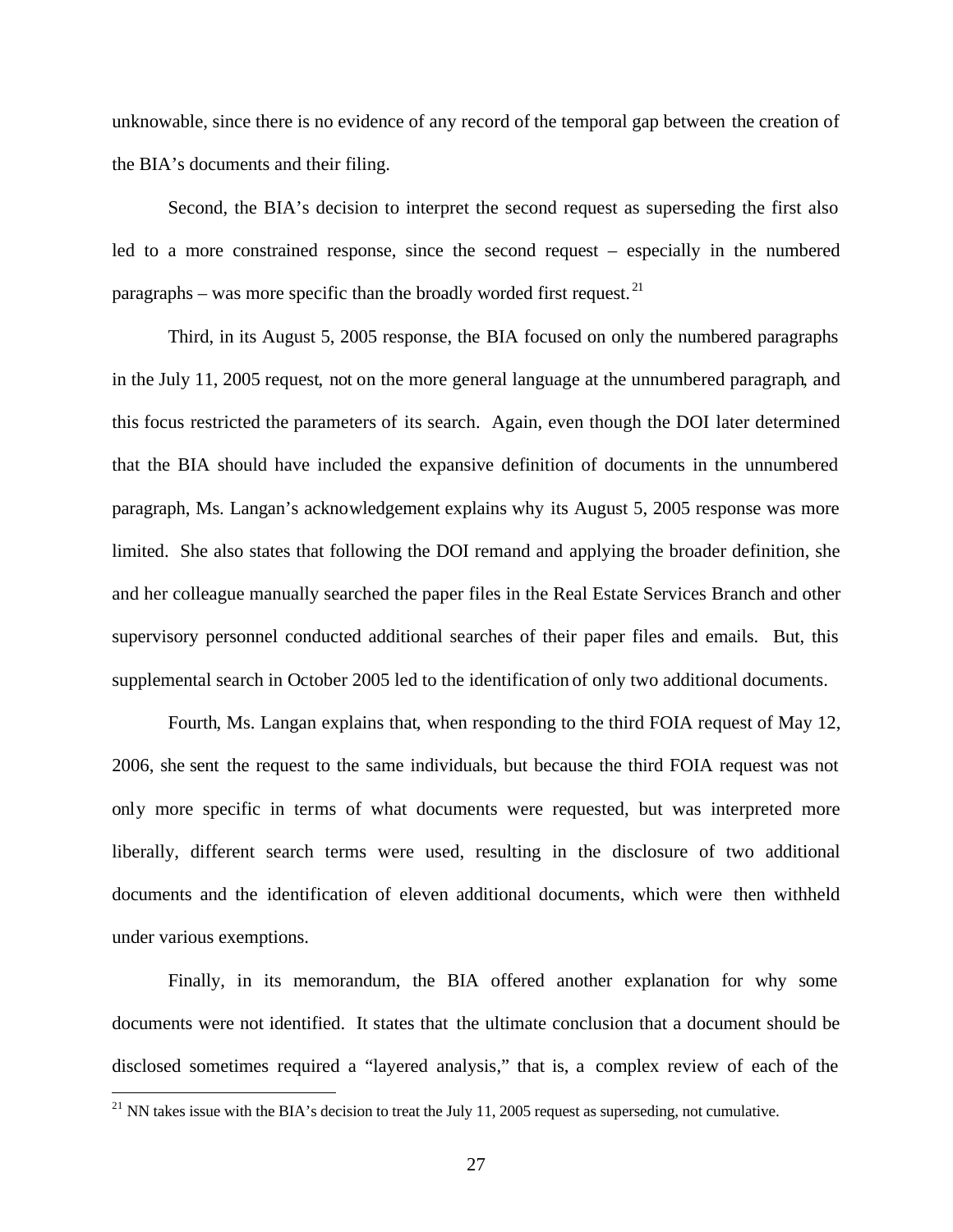potential exemptions and a judgment as to whether each separate exemption applied to the contents of the documents. *Defs.' Mot*. at 24-25. The BIA concedes that based on its current layered analysis, some documents should have been identified, but it insists that a contrary conclusion during the response period does not mean the search itself was inadequate.

#### **4. The BIA's Response and** *Maynard*

Upon analysis, Ms. Langan's affidavit is illuminating as to why all the documents that were ultimately identified were not found during the BIA's responses to the earlier FOIA requests. The question is whether these explanations comport with the *Maynard* mandate. Though less than explicit, the Langan affidavit gives glimpses into the structure of the BIA's filing system and the scope and nature of the search.

First, the BIA's final response to the third FOIA request is not at issue. Even though NN is understandably skeptical about whether, even now, it has all docume nts responsive to its multiple requests, there is no evidence that the BIA has failed at this point to fully comply with the law in responding to the multiple FOIA requests.

Similarly, despite NN's contentions to the contrary, the BIA's conclusion that the second FOIA request replaced the first FOIA request is not indicative of an inadequate search. As noted earlier, the BIA received the second FOIA request before it responded to the first FOIA request. The first request is a general demand for all documents concerning the proposed construction and proposed lease for the LNG project. As is apparent by the language of the first request, NN did not know that the BIA had already approved the lease when it filed the first FOIA request.<sup>22</sup> In light of the BIA's approval of the lease, at least that portion of the June 8, 2005 FOIA request that asked for documents concerning the "proposed lease" had been eclipsed by the signing of

 $22$  NN's June 8, 2005 FOIA request asked for documents concerning the "proposed lease;" the lease was signed on June 1, 2005.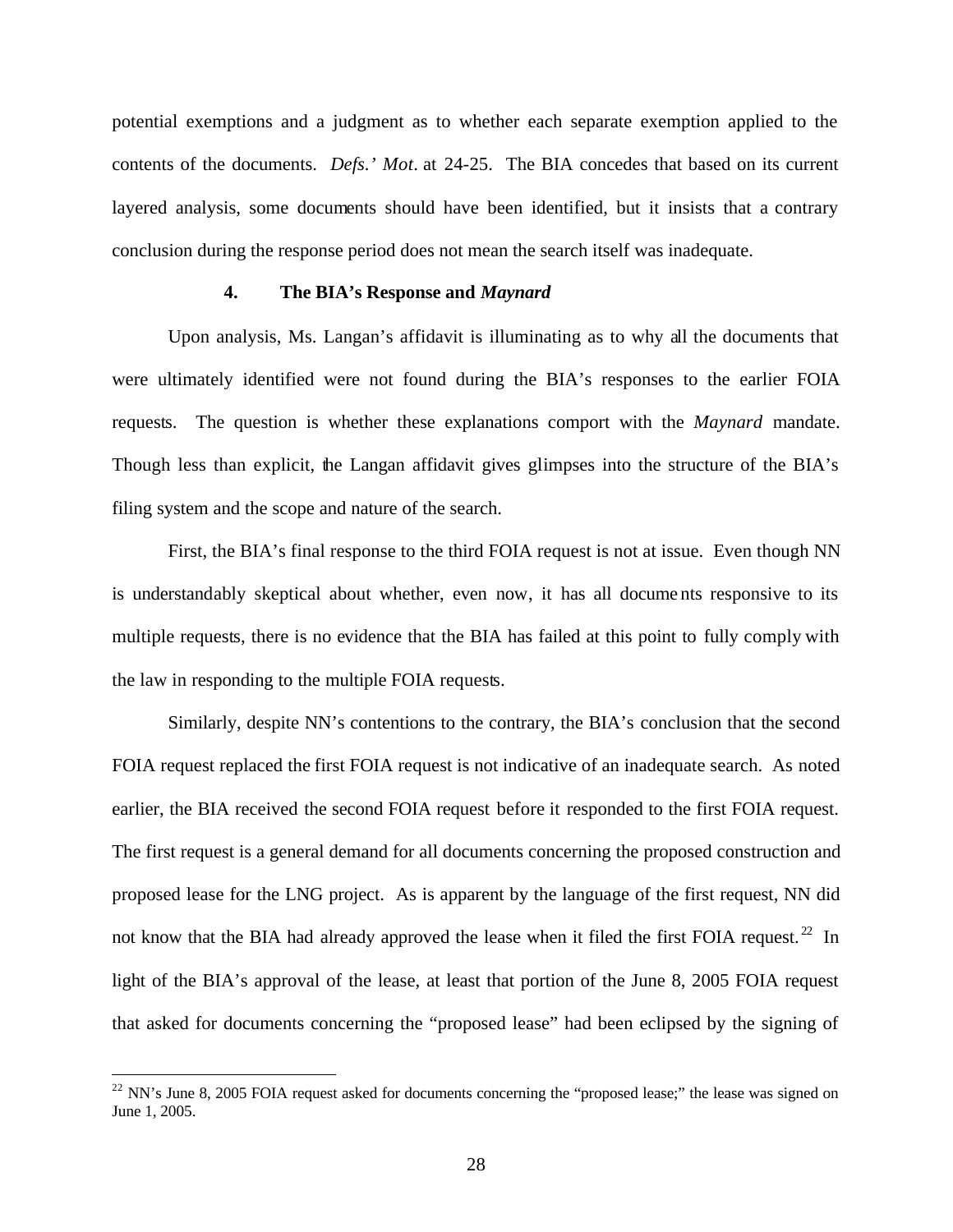the lease. Moreover, the second request was much more focused, asking for specific documents, including for example the Solicitor's Opinion, and more narrowly requesting documents concerning the BIA's decision to approve the ground lease. Further, there was nothing on the face of NN's July 11, 2005 request to suggest whether it was supplementary or superseding.<sup>23</sup> Nevertheless, since the first and second FOIA requests went from the general to the specific, it was not unreasonable for the BIA to conclude, without explicit guidance from the requester, that after the lease approval, NN had decided to present a more focused FOIA demand, restricting its request to the items listed in its July 11, 2005 request.

Under this analysis, the heart of NN's complaint, therefore, becomes the reasonableness of the BIA's response to the July 11, 2005 request. Upon reviewing the Langan affidavit, the major reason the BIA's search failed to turn up the full range of responsive documents is the choice of the search terms. Ms. Langan says that in July 2005, the BIA used the search term "Quoddy Bay or Passamaquoddy LNG Lease." This was in response to NN's request for environmental review documents, the Solicitor's Opinion, and "all documents . . . concerning the decision of BIA to approve the ground lease between Passamaquoddy Reservation and Quoddy LLC." Ms. Langan explained that "[e]ach branch maintains a centralized file for this transaction, which is known as the 'Quoddy Bay or Passamaquoddy LNG Lease.'" *Langan Aff.* ¶ 3. In light of the request and in light of the denomination of the centralized file, a search for documents restricted to the file name alone is logical and reasonable. It is true that, later, the BIA search responding to the third request turned up additional documents by using different search phrases.

 $^{23}$  It would have been helpful if NN had clarified its intention and equally helpful if the BIA had sought clarification.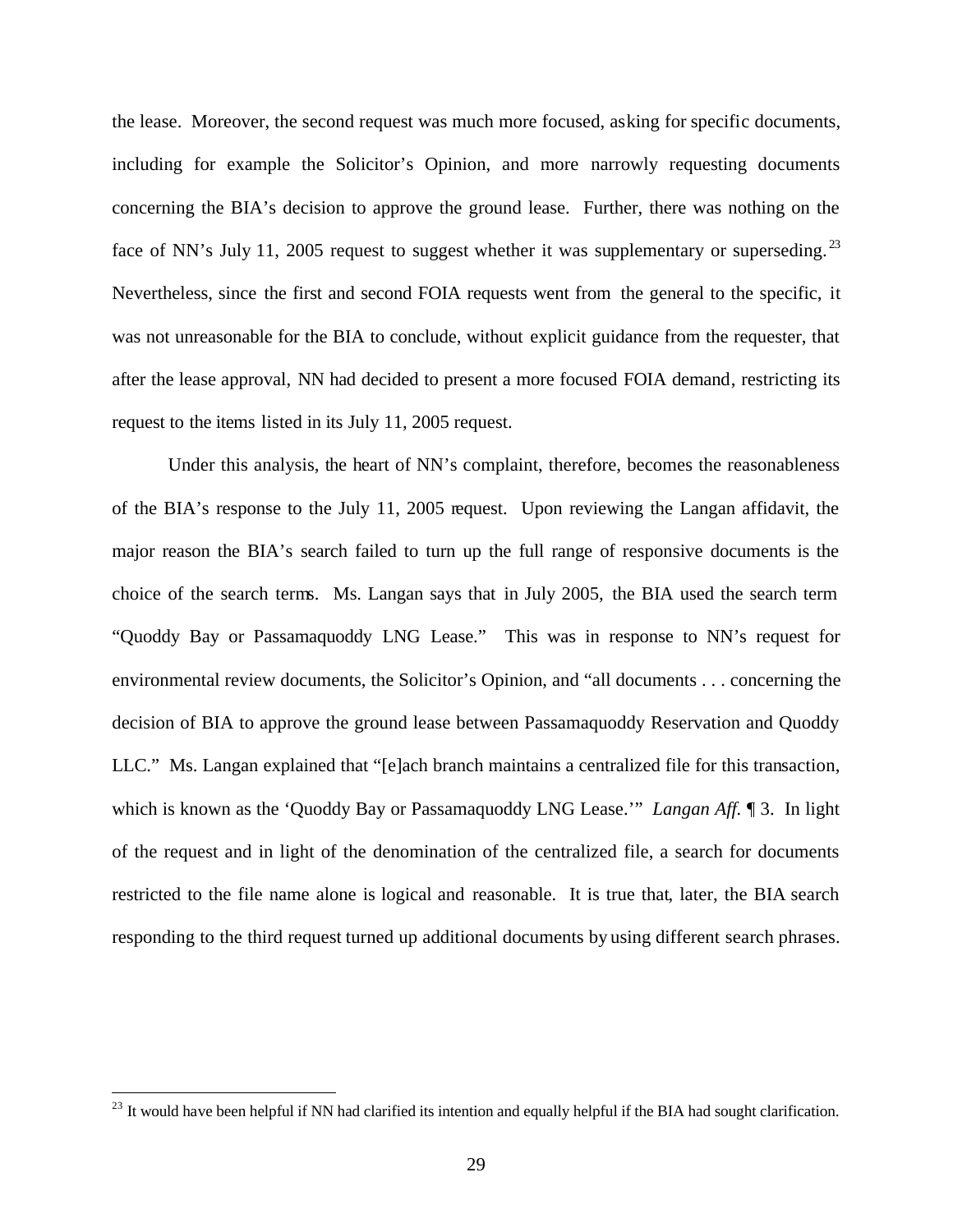However, this later search was responsive to the third request, which was both more detailed and broader than the second request.  $24$ 

A secondary reason that the second search was less fruitful was Ms. Langan's focus upon the enumerated requests. The first and second requests contained identical language in an unnumbered paragraph, which followed enumerated requests:

> This request includes, but is not limited to, reports, survey data, inter and intra-agency correspondence (both written and electronic), agency correspondence with the tribe and/or its members and with Quoddy, LLC (both written and electronic), maps, photographs, environmental studies, charts and graphs, and records of relevant phone calls, minutes of relevant meetings, and any other stated documents.

This language,  $^{25}$  the absence of any enumeration, and its presence (unnumbered) at the bottom of the second and third FOIA requests suggest not an additional request, but a description of the inclusiveness and breadth of the documents sought in the enumerated paragraphs. To the extent the BIA failed to interpret this unnumbered request as seeking documents not sought in the numbered requests, its response was not unreasonable and, in any event, the DOI cured the failure in its October 6, 2005 remand. $^{26}$ 

Ms. Langan concedes that a third factor was that, following the October 6, 2005 DOI decision, the BIA "interpreted the later request more liberally than the July 11, 2005 request." *Langan Aff.*  $\parallel$  13. This concession is significant because the "agency . . . has a duty to construe a FOIA request liberally," *Nation Magazine*, 71 F.3d at 890, and under the law, the BIA should have construed the earlier requests liberally. But, in the circumstances of this case, it is unclear

<sup>&</sup>lt;sup>24</sup> It is also significant that the employees within the BIA from whom a response was sought for the second and third requests were identical. Since the same people were asked, the differences in the responses must be largely tied to the use of different search terms.

 $25$ The wording sounds much like the precatory language that occasionally appears at the beginning of discovery documents, like interrogatories, seeking to foreclose the possibility of an excusable omission by defining the terms exhaustively.

 $^{26}$  Adhering to the additional language produced only two additional documents – agency correspondence with the Tribe which was released in redacted form.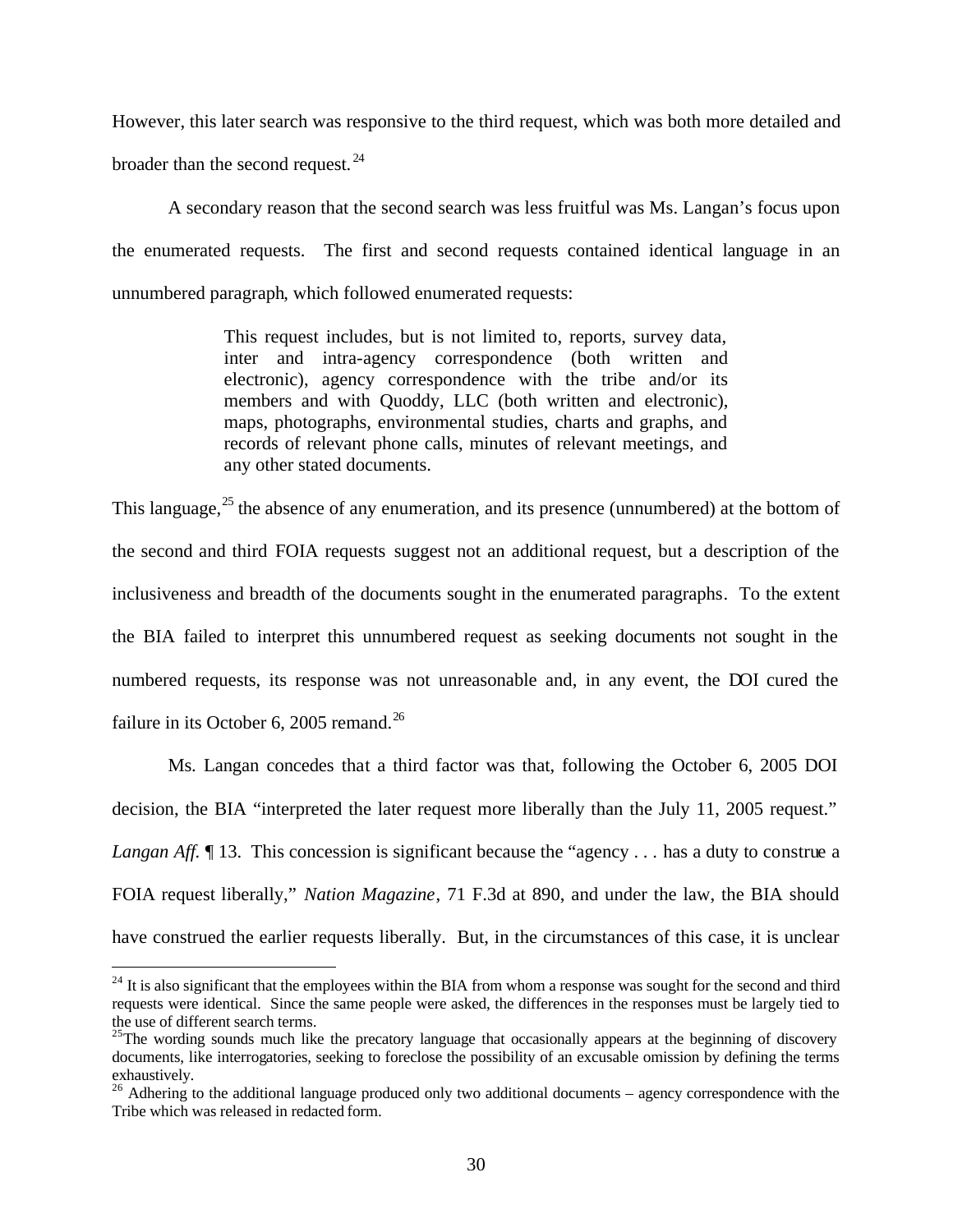at best what, if any, actual impact the BIA's more restrained interpretation had on its earlier FOIA responses.<sup>27</sup>

Having analyzed Ms. Langan's affidavit, the Court concludes that the agency has satisfied the *Maynard* criteria by describing "in reasonable detail the scope and nature of the search" and "at least generally the structure of the agency's file system." *Maynard*, 986 F.2d at 559-60. Under *Maynard*, the Court's conclusion means that NN bears the burden of establishing that the BIA's "search was not made in good faith." *Id.* at 560. NN has not met this standard. Facially, there is cause for concern. The BIA never formally responded to the first request, responded less than completely to the second request, required NN to appeal its response to the DOI before identifying additional responsive documents, ended up defending a federal law suit seeking an order mandating a complete response, released one document months into the federal suit and then moved for summary judgment because it had done so, found a cache of additional documents only after a third request, and over two years after the first request, is now defending NN's amended law suit seeking a judicial order to compel a complete response to the third request. But, the BIA's explanation dispels the disturbing implications from this chronology. The causes are not related to an absence of good faith on the part of the BIA, but instead are related to the more mundane workings of its search function and its choice of search phrases.

#### **C. Pattern and Practice**

1

In Count III, NN alleges that the BIA has engaged, and continues to engage, in an "impermissible practice of delayed disclosure by not revealing the existence of documents and not releasing documents as required by the terms of the FOIA." *Am. Compl*. ¶ 50. "Even when an agency does not deny a FOIA request outright, the requesting party may still be able to claim

 $27$  It could be that the BIA would admit that its more restrained interpretation led to its conclusion that the second request replaced the first and its failure to appreciate that the unnumbered language was a separate request. Although possible, it is also speculative.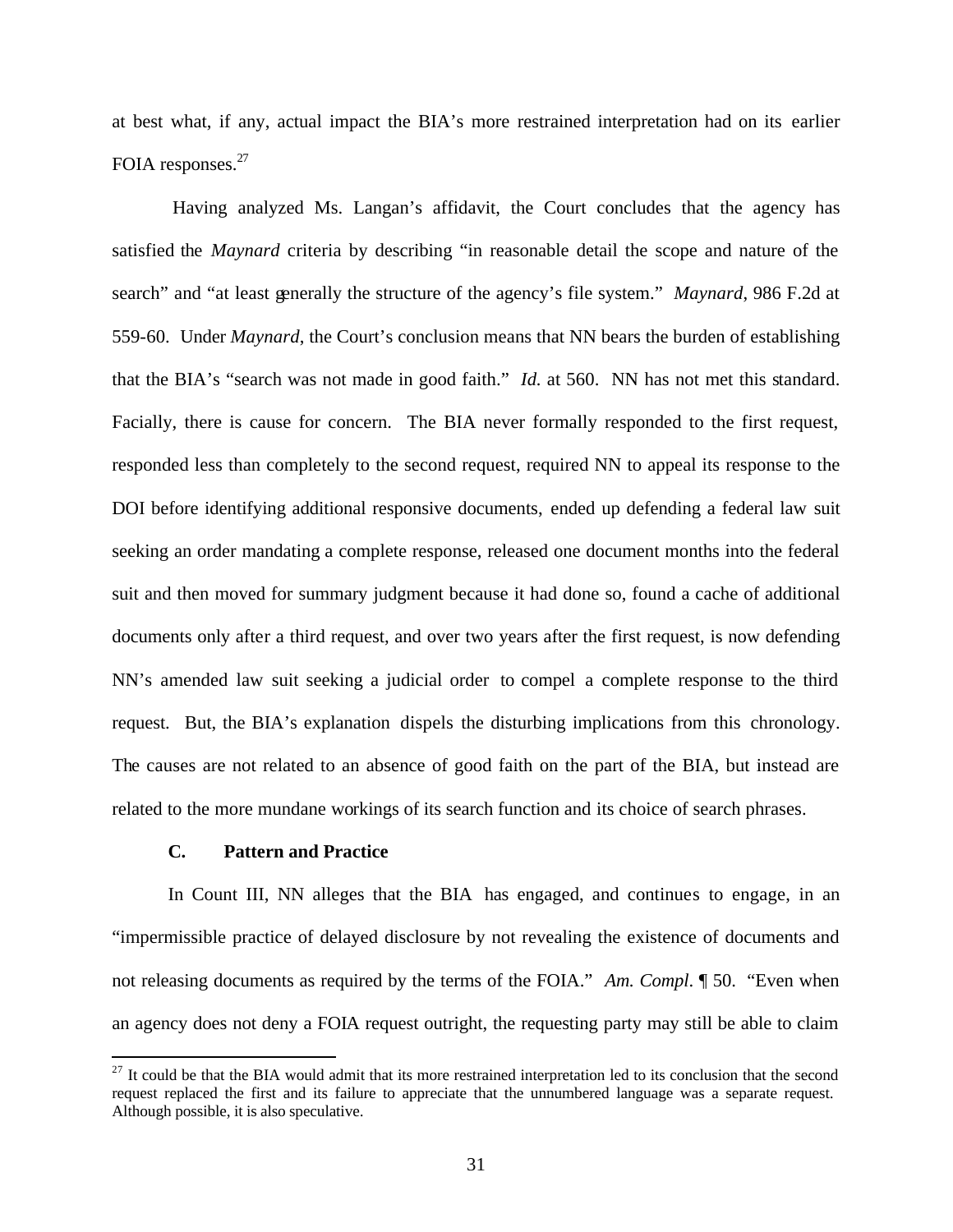'improper' withholding by alleging that the agency has responded in an inadequate manner." *United States Dep't of Justice v. Tax Analysts*, 492 U.S. 136, 151 n.12 (1989). Therefore, a plaintiff may bring an independent claim alleging "a pattern and practice of unreasonable delay in responding to FOIA requests." *Liverman v. Office of the Inspector Gen.*, 139 Fed. Appx. 942, 944 (10th Cir. 2005) (quoting *Mayock v. Nelson*, 938 F.2d 1006, 1008 (9th Cir. 1991));<sup>28</sup> *see also Payne Enters., Inc. v. United States*, 837 F.2d 486, 494 (D.C. Cir. 1988). Therefore, "an agency's failure to comply with the FOIA's time limits is, by itself, a violation of the FOIA." *Gilmore v. United States Dep't of Energy*, 33 F. Supp. 2d 1184, 1187 (D. Cal. 1998) (finding that an agency's pattern or practice of failing to make a timely response is itself a violation of the FOIA, even though the documents were later determined to be exempt). $^{29}$ 

The Court readily acknowledges that the chronology of this case is disturbing. After all, NN made its first FOIA request on June 8, 2005; the BIA released the redacted versions a year later; and now over two years later, its requests for FOIA documents remain unresolved. It is difficult to construe such delay as a "reasonable delay." A FOIA requester should not have to undertake multiple requests, administrative appeals, and legal action in order to obtain documents the law allows it to obtain. It is also disturbing that the requested documents are central to an issue of public and tribal significance, the building of an LNG terminal on tribal lands, and that NN has taken a dissident view of the project, one that challenges its construction. Without commenting on the merits of the project, the Court is concerned that the delay in disclosing these documents leaves the BIA open to the charge that it has stonewalled the FOIA

 $^{28}$  In *Mayock*, an immigration attorney brought suit against the INS alleging that "the INS has a pattern or practice of (1) failing to produce certain categories of FOIA information and (2) failing to comply with FOIA requests within the statutory, ten-day period." *Id*. at 1007.

<sup>&</sup>lt;sup>29</sup> In *Gilmore*, the district court denied a motion to dismiss filed by the agency on standing grounds, determining that the DOE's "failure to process Gilmore's FOIA request in a timely manner was itself an injury – an invasion of a legally protected interest . . . ." *Id*. at 1189. This is because "Congress has made it clear that a person filing a FOIA request has a concrete interest in prompt processing of that request." *Id*.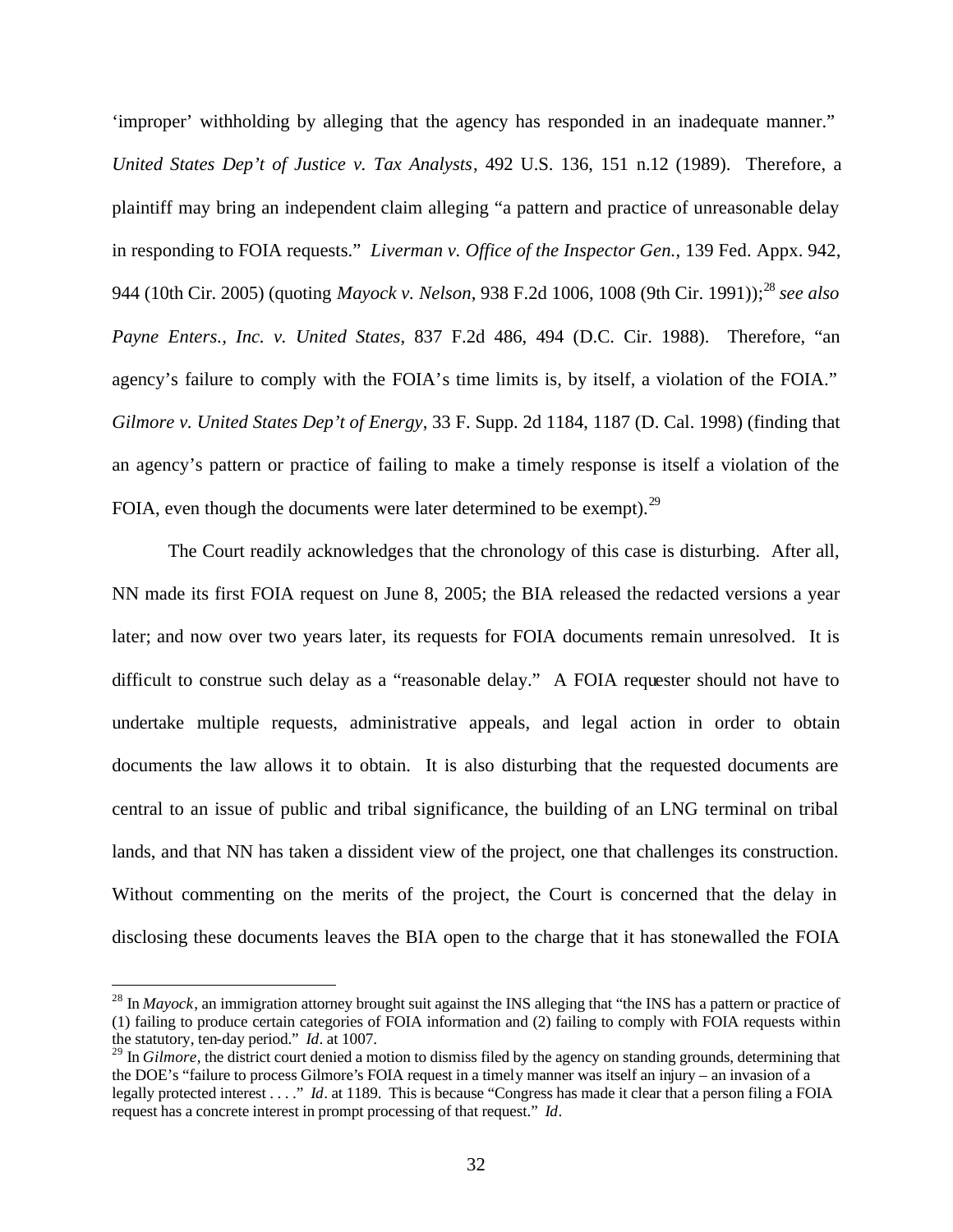request, because it asks for documents that will lead to increased public scrutiny. If so, such actions are contrary to the letter and spirit of FOIA. *Carpenter*, 470 F.3d at 437 ("The FOIA was intended to expose the operations of federal agencies 'to the light of public scrutiny.'").

Nevertheless, the Court is not convinced that the BIA's responses here represent the type of impermissible pattern and practice the law contemplates. *Payne Enterprises*, a case NN relies upon, actually demonstrates the difference between a true "pattern and practice" case and the instant case. In *Payne Enterprises*, a company that sold "information and advice about Government contracts to prospective contractors" had made repeated FOIA requests to officers at the Air Force Logistics Command (AFLC) for copies of bid abstracts. 837 F.2d at 487. Because the competition for contracts was limited, and in order to keep the contract bids low, the AFLC refused to release the information to Payne, citing Exemptions 4 and 5. However, in each case, the Secretary of the Air Force released the information on administrative appeal, "admonishing" the AFLC officers for their conduct. *Id*. at 494. The circuit court held that "the Secretary's inability to deal with AFLC officers' noncompliance with the FOIA, and the Air Force's persistent refusal to end a practice for which it offers no justification, entitle Payne to declaratory relief." *Id*. Even though Payne eventually received the information, *Payne Enterprises* concluded it was still entitled to judgment in its favor, because the delayed release of the information rendered it essentially useless for its purposes. In this Court's view, the situation presented here simply does not amount to the egregious circumstances in *Payne Enterprises.* 

#### **1. Solicitor's Opinion**

The Solicitor's Opinion, over which this litigation was first initiated, illustrates the distinction. The BIA initially withheld the Solicitor's Opinion under FOIA Exemption 5. Four months after commencement of the instant litigation, however, the BIA released the Solicitor's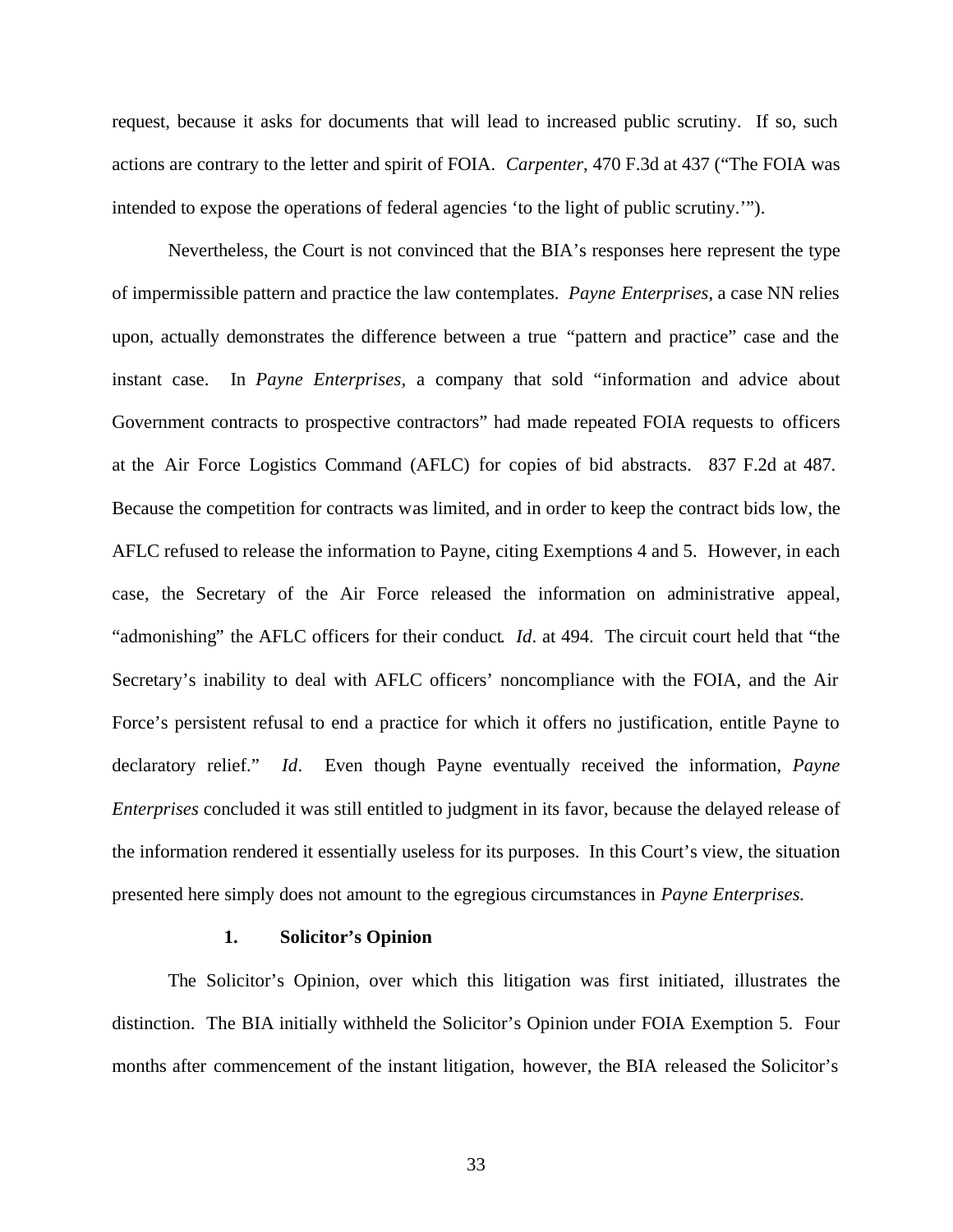Opinion in full. NN has cried foul, arguing that the BIA used delay tactics and forced NN to file suit to gain access to the document. The Court sees it differently. After reviewing the two-page document, the Court concludes that the Solicitor's Report would have fallen squarely within the deliberative process privilege of Exemption 5. It is an "intra-agency memorandum," since Horace Clark, the BIA's Regional Solicitor for the Southeast Region, sent the document to Franklin Keel, the BIA's Regional Director for the Eastern Region. Moreover, the Solicitor's Opinion is both predecisional and deliberative. It predates the BIA's approval of the lease and is intended to assist Mr. Keel in making his decision, in that it offers advice about whether the BIA must comply with  $NEPA^{30}$  before approving the lease. The deliberative aspect of the memo is evidenced by the last line: "It is our opinion that you may approve the lease."

The question remains: If the document falls within Exemption 5, why did the BIA release it? The likely answer is that once released, NN's lawsuit, which at that point focused solely on the Solicitor's Opinion, was rendered moot and after releasing the document, the BIA successfully moved for summary judgment on mootness grounds. Although it could have properly withheld the document, the BIA decided to release it to end the federal litigation, albeit unsuccessfully. Because the Court concludes that BIA's motive in its delayed release of the Solicitor's Opinion was strategic, NN has not met its burden to demonstrate that the BIA's motive was dilatory. At most, NN has demonstrated that the BIA delayed releasing a document it was entitled not to release.

#### **2. Vaughn Index Documents**

As for the documents contained in the Vaughn index, the BIA did not disclose the redacted versions of these documents to NN until June 8, 2006 – nearly a year after NN's FOIA request, and more than six months after filing suit in federal court. Although the BIA correctly

<sup>30</sup> National Environmental Policy Act, 42 U.S.C. §§ 4321 *et seq*.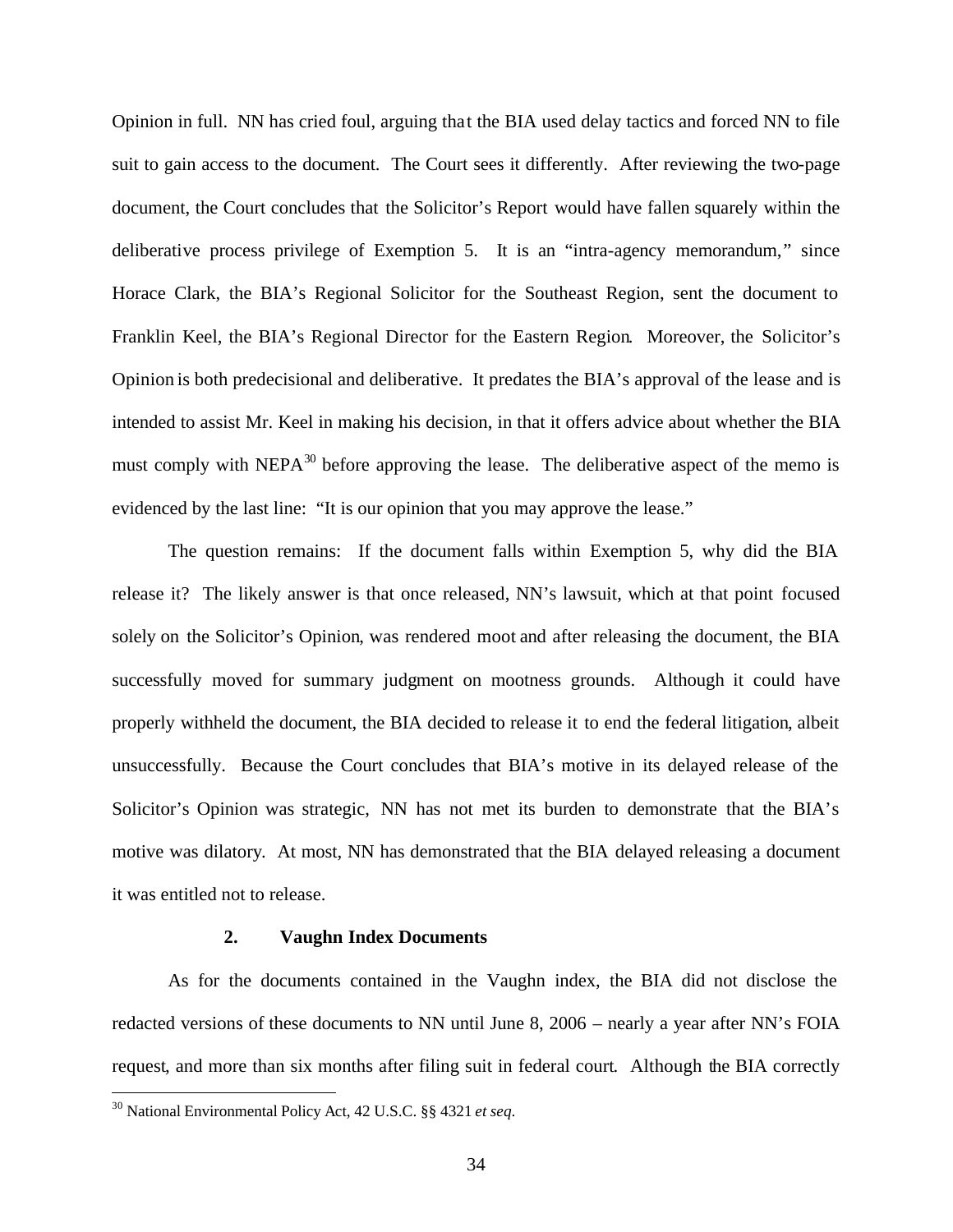points out that eleven of the twenty did not even exist at the time of NN's July 11, 2005 FOIA request, BIA could have identified nine as responsive to NN's request.<sup>31</sup>

Perhaps the BIA should have found these documents during its first search; nevertheless, its failure to do so does not justify a finding that the BIA engaged in an impermissible pattern or practice of delayed disclosure. Unlike the AFLC in *Payne Enterprises*, the BIA nearly always invoked proper FOIA exemptions to the disclosure of documents, and followed DOI orders to broaden its search on remand.<sup>32</sup> The vast bulk of the BIA's delay was caused by inefficiencies, rather than a "practice of unjustified delay." *Payne Enterprises*, 837 F.2d at 488. The Court grants summary judgment in favor of the BIA on Count III.

#### **IV. CONCLUSION**

The Court GRANTS the Defendant's Amended Motion for Summary Judgment (Docket # 59), and DENIES Plaintiff's Cross-Motion for Summary Judgment (Docket # 55).

SO ORDERED.

/s/ John A. Woodcock, Jr. JOHN A. WOODCOCK, JR. UNITED STATES DISTRICT JUDGE

Dated this 22nd day of June, 2007

 $31$  One of those nine, Vaughn # 8, was created four days after the July 11, 2005 request, making it responsive to NN's FOIA request.

<sup>&</sup>lt;sup>32</sup> As NN points out, DOI found that the BIA improperly invoked Exemption 5 with respect to Vaughn # 15 and 17, because the documents did not originate in a government agency. *Pl.'s Mot*. at 20.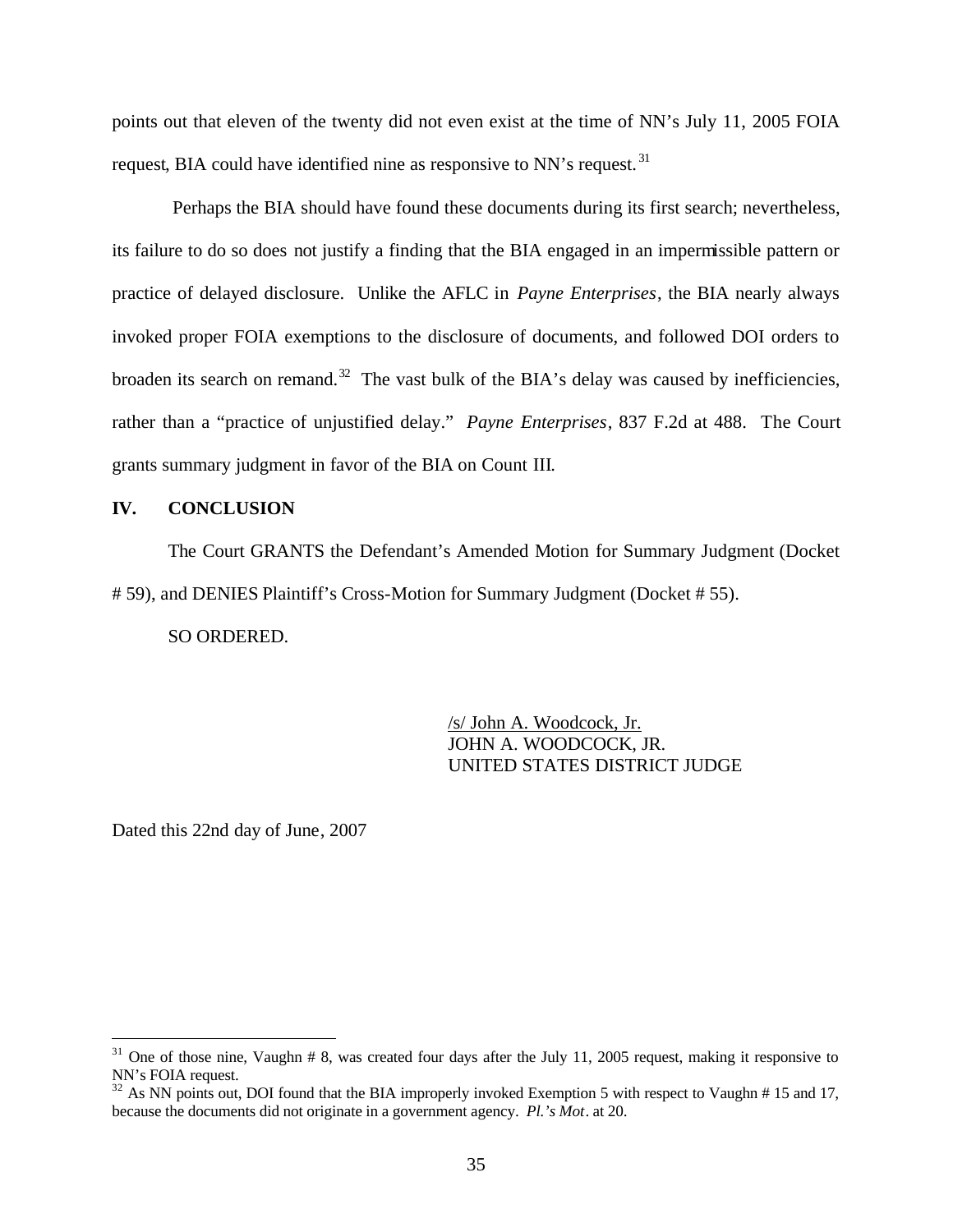#### **Plaintiff**

#### **NULANKEYUTMONEN NKIHTAQMIKON**

#### represented by **DAVID K. MEARS**

ENVIRONMENTAL AND NATURAL RESOURCES LAW CLINIC VERMONT LAW SCHOOL PO BOX 96 SOUTH ROYALTON, VT 05068 (802) 831-1627 Email: dmears@vermontlaw.edu *LEAD ATTORNEY ATTORNEY TO BE NOTICED*

#### **JUSTIN E. KOLBER**

ENVIRONMENTAL AND NATURAL RESOURCES LAW CLINIC VERMONT LAW SCHOOL PO BOX 96 SOUTH ROYALTON, VT 05068 (802) 831-1626 Email: jkolber@vermontlaw.edu *LEAD ATTORNEY ATTORNEY TO BE NOTICED*

#### **LYNNE A. WILLIAMS**

LAW OFFICE OF LYNNE A. WILLIAMS 13 ALBERT MEADOW BAR HARBOR, ME 04609 207/236-8485 Email: lwilliamslaw@earthlink.net *LEAD ATTORNEY ATTORNEY TO BE NOTICED*

#### **PATRICK A. PARENTEAU**

ENVIRONMENTAL AND NATURAL RESOURCES LAW CLINIC VERMONT LAW SCHOOL PO BOX 96 SOUTH ROYALTON, VT 05068 (802) 831-1305 Email: pparenteau@vermontlaw.edu *LEAD ATTORNEY ATTORNEY TO BE NOTICED*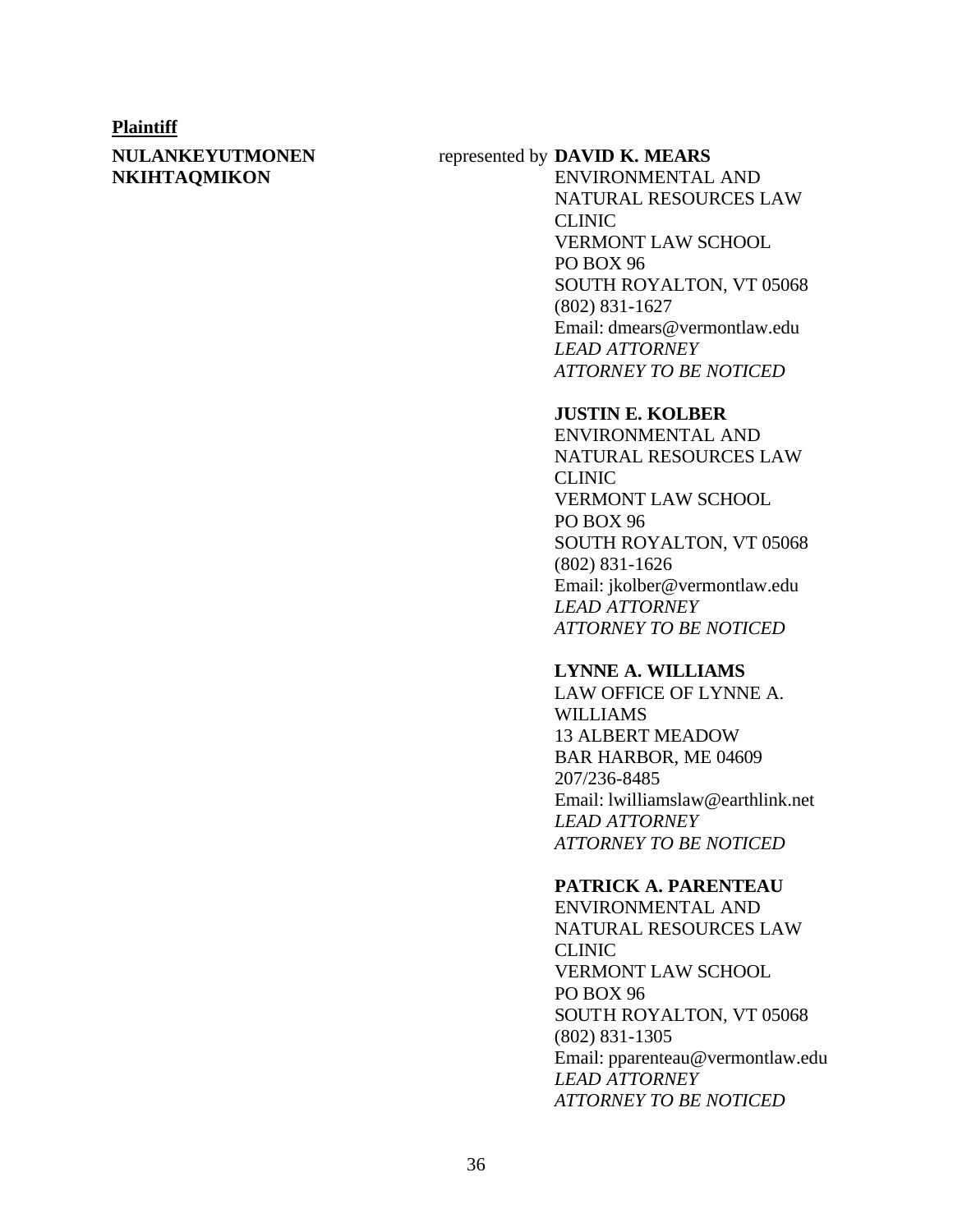V.

#### **Defendant**

#### **BUREAU OF INDIAN AFFAIRS** represented by **EVAN J. ROTH**

U.S. ATTORNEY'S OFFICE DISTRICT OF MAINE 100 MIDDLE STREET PLAZA PORTLAND, ME 04101 (207) 780-3257 Email: evan.roth@usdoj.gov *LEAD ATTORNEY ATTORNEY TO BE NOTICED*

#### **ROBIN A. FRIEDMAN**

U.S. DEPARTMENT OF JUSTICE DIVISION OF GENERAL LAW U.S. DEPARTMENT OF THE INTERIOR 1848 C STREET NW, MS 7315 WASHINGTON, DC 20240 (202) 208-5216 Email: rbnfriedman@yahoo.com *LEAD ATTORNEY ATTORNEY TO BE NOTICED*

#### **STEPHANIE YU**

U.S. DEPARTMENT OF INTERIOR OFFICE OF THE SOLICITOR 1849 C ST., N.W. WASHINGTON, DC 20240 (202) 208-5007 Email: stephanie.yu.doi.sol@gmail.com *ATTORNEY TO BE NOTICED*

# **Defendant**

#### **INTERIOR, US DEPT OF** represented by **EVAN J. ROTH**

(See above for address) *LEAD ATTORNEY ATTORNEY TO BE NOTICED*

#### **ROBIN A. FRIEDMAN**

(See above for address)